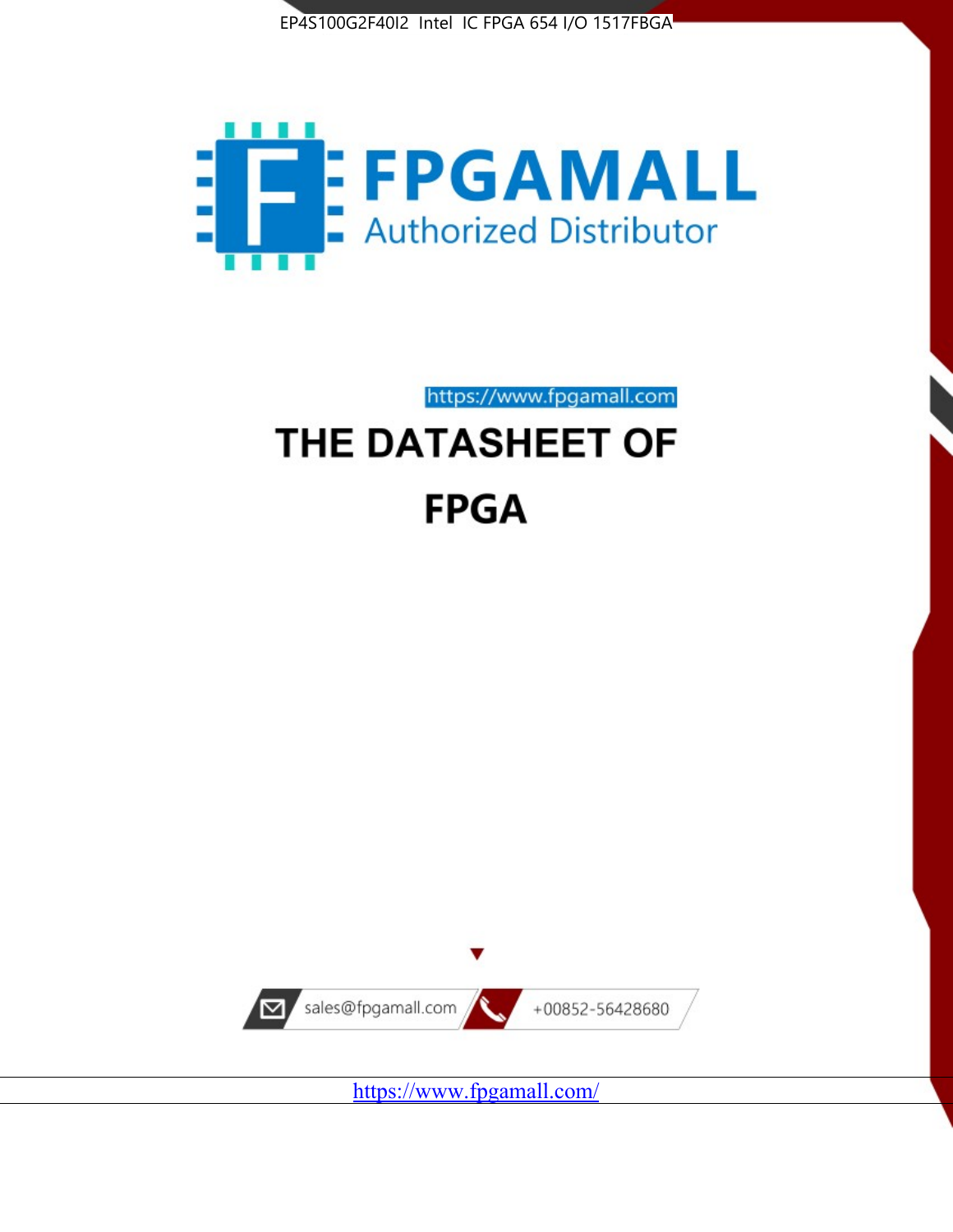EP4S100G2F40I2 Intel IC FPGA 654 I/O 1517FBGA



**SIV51001-3.5**

Altera® Stratix® IV FPGAs deliver a breakthrough level of system bandwidth and power efficiency for high-end applications, allowing you to innovate without compromise. Stratix IV FPGAs are based on the Taiwan Semiconductor Manufacturing Company (TSMC) 40-nm process technology and surpass all other high-end FPGAs, with the highest logic density, most transceivers, and lowest power requirements.

The Stratix IV device family contains three optimized variants to meet different application requirements:

- Stratix IV E (Enhanced) FPGAs—up to 813,050 logic elements (LEs), 33,294 kilobits (Kb) RAM, and 1,288 18 x 18 bit multipliers
- Stratix IV GX transceiver FPGAs—up to 531,200 LEs, 27,376 Kb RAM, 1,288 18 x 18-bit multipliers, and 48 full-duplex clock data recovery (CDR)-based transceivers at up to 8.5 Gbps
- Stratix IV GT—up to 531,200 LEs, 27,376 Kb RAM, 1,288 18 x 18-bit multipliers, and 48 full-duplex CDR-based transceivers at up to 11.3 Gbps

The complete Altera high-end solution includes the lowest risk, lowest total cost path to volume using HardCopy® IV ASICs for all the family variants, a comprehensive portfolio of application solutions customized for end-markets, and the industry leading Quartus® II software to increase productivity and performance.

f For information about upcoming Stratix IV device features, refer to the *[Upcoming](http://www.altera.com/literature/hb/stratix-iv/uf01001.pdf?GSA_pos=2&WT.oss_r=1&WT.oss=upcoming)  [Stratix IV Device Features](http://www.altera.com/literature/hb/stratix-iv/uf01001.pdf?GSA_pos=2&WT.oss_r=1&WT.oss=upcoming)* document.

f For information about changes to the currently published *Stratix IV Device Handbook*, refer to the *[Addendum to the Stratix IV Device Handbook](http://www.altera.com/literature/hb/stratix-iv/stx4_siv54002.pdf)* chapter.

This chapter contains the following sections:

- "Feature Summary" on page 1–2
- "Architecture Features" on page 1–6
- "Integrated Software Platform" on page 1–19
- "Ordering Information" on page 1–19

@2016 Altera Corporation. All rights reserved. ALTERA, ARRIA, CYCLONE, HARDCOPY, MAX, MEGACORE, NIOS, QUARTUS and STRATIX words and logos are trademarks of Altera Corporation and registered in the U.S. Patent and Trademark



Stratix IV Device Handbook Volume 1 January 2016

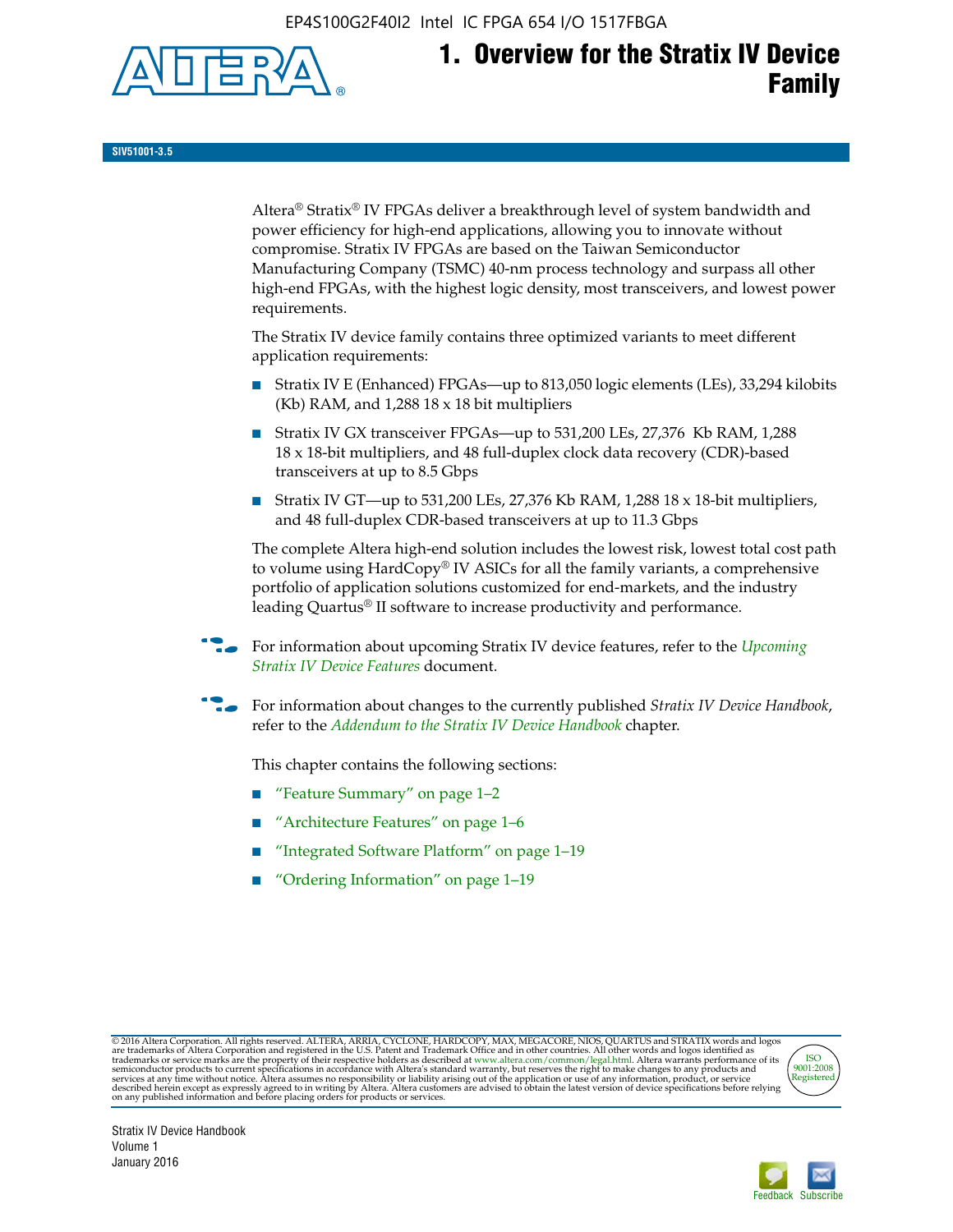# **Feature Summary**

The following list summarizes the Stratix IV device family features:

- Up to 48 full-duplex CDR-based transceivers in Stratix IV GX and GT devices supporting data rates up to 8.5 Gbps and 11.3 Gbps, respectively
- Dedicated circuitry to support physical layer functionality for popular serial protocols, such as PCI Express (PCIe) (PIPE) Gen1 and Gen2, Gbps Ethernet (GbE), Serial RapidIO, SONET/SDH, XAUI/HiGig, (OIF) CEI-6G, SD/HD/3G-SDI, Fibre Channel, SFI-5, and Interlaken
- Complete PCIe protocol solution with embedded PCIe hard IP blocks that implement PHY-MAC layer, Data Link layer, and Transaction layer functionality

**For more information, refer to the** *[IP Compiler for PCI Express User Guide](http://www.altera.com/literature/ug/ug_pci_express.pdf)***.** 

- Programmable transmitter pre-emphasis and receiver equalization circuitry to compensate for frequency-dependent losses in the physical medium
- Typical physical medium attachment (PMA) power consumption of 100 mW at 3.125 Gbps and 135 mW at 6.375 Gbps per channel
- 72,600 to 813,050 equivalent LEs per device
- 7,370 to 33,294 Kb of enhanced TriMatrix memory consisting of three RAM block sizes to implement true dual-port memory and FIFO buffers
- High-speed digital signal processing (DSP) blocks configurable as 9 x 9-bit,  $12 \times 12$ -bit,  $18 \times 18$ -bit, and  $36 \times 36$ -bit full-precision multipliers at up to 600 MHz
- Up to 16 global clocks (GCLK), 88 regional clocks (RCLK), and 132 periphery clocks (PCLK) per device
- Programmable power technology that minimizes power while maximizing device performance
- Up to 1,120 user I/O pins arranged in 24 modular I/O banks that support a wide range of single-ended and differential I/O standards
- Support for high-speed external memory interfaces including DDR, DDR2, DDR3 SDRAM, RLDRAM II, QDR II, and QDR II+ SRAM on up to 24 modular I/O banks
- High-speed LVDS I/O support with serializer/deserializer (SERDES), dynamic phase alignment (DPA), and soft-CDR circuitry at data rates up to 1.6 Gbps
- Support for source-synchronous bus standards, including SGMII, GbE, SPI-4 Phase 2 (POS-PHY Level 4), SFI-4.1, XSBI, UTOPIA IV, NPSI, and CSIX-L1
- Pinouts for Stratix IV E devices designed to allow migration of designs from Stratix III to Stratix IV E with minimal PCB impact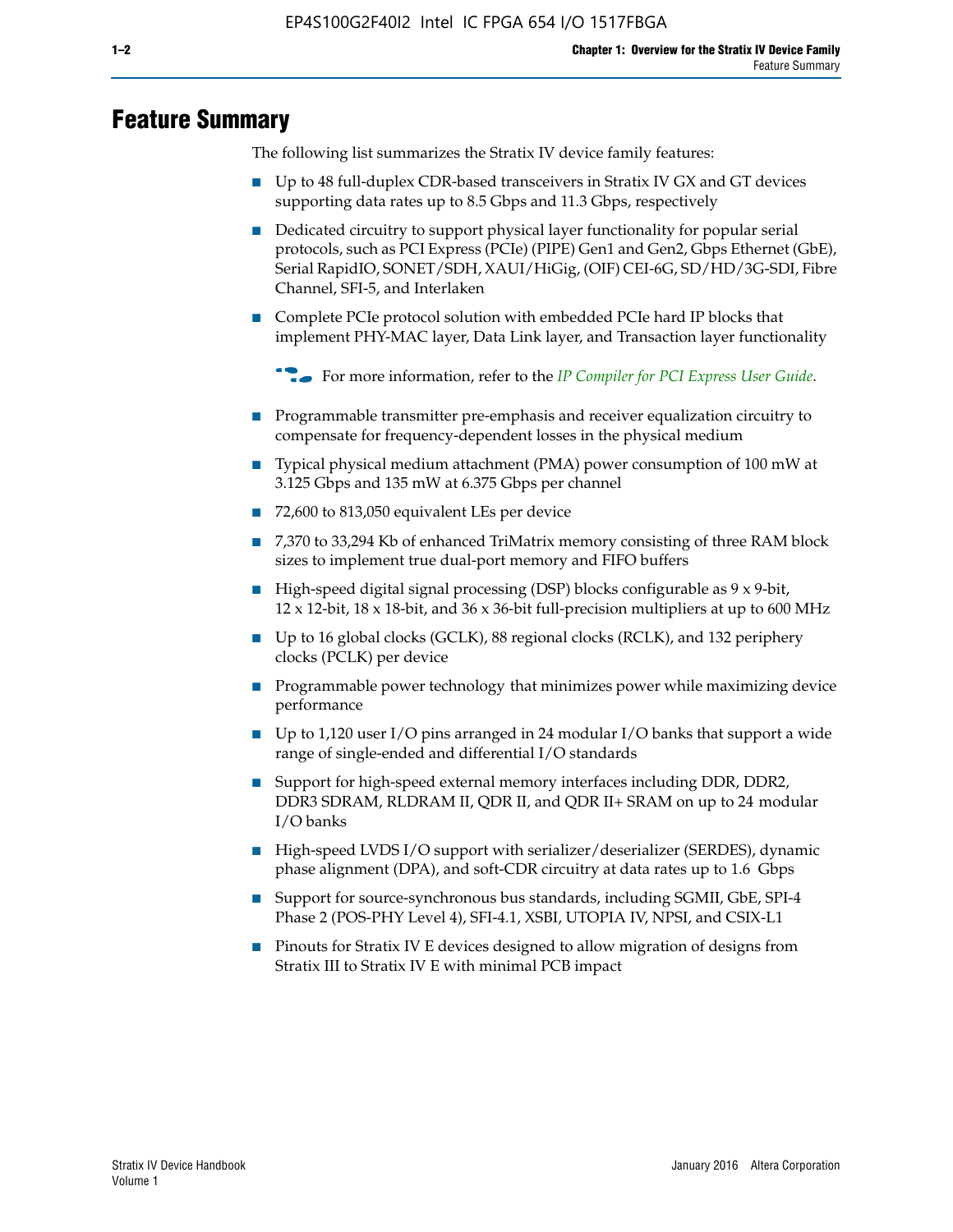# **Stratix IV GX Devices**

Stratix IV GX devices provide up to 48 full-duplex CDR-based transceiver channels per device:

- Thirty-two out of the 48 transceiver channels have dedicated physical coding sublayer (PCS) and physical medium attachment (PMA) circuitry and support data rates between 600 Mbps and 8.5 Gbps
- The remaining 16 transceiver channels have dedicated PMA-only circuitry and support data rates between 600 Mbps and 6.5 Gbps
- **1 The actual number of transceiver channels per device varies with device selection. For** more information about the exact transceiver count in each device, refer to Table 1–1 on page 1–11.
- 1 For more information about transceiver architecture, refer to the *[Transceiver](http://www.altera.com/literature/hb/stratix-iv/stx4_siv52001.pdf)  [Architecture in Stratix IV Devices](http://www.altera.com/literature/hb/stratix-iv/stx4_siv52001.pdf)* chapter.

Figure 1–1 shows a high-level Stratix IV GX chip view.

#### **Figure 1–1. Stratix IV GX Chip View** *(1)*



#### **Note to Figure 1–1:**

(1) Resource counts vary with device selection, package selection, or both.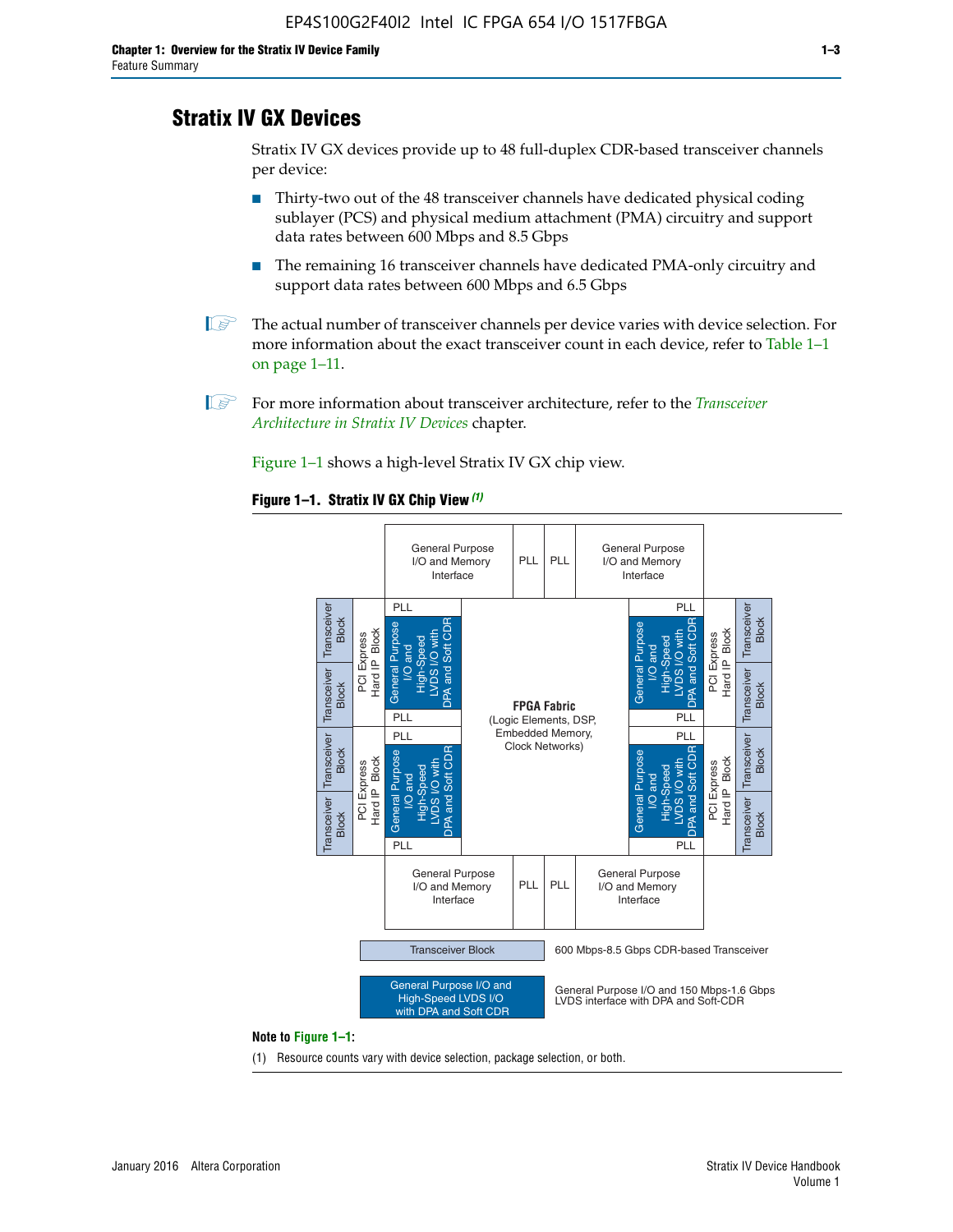# **Stratix IV E Device**

Stratix IV E devices provide an excellent solution for applications that do not require high-speed CDR-based transceivers, but are logic, user I/O, or memory intensive.

Figure 1–2 shows a high-level Stratix IV E chip view.





#### **Note to Figure 1–2:**

(1) Resource counts vary with device selection, package selection, or both.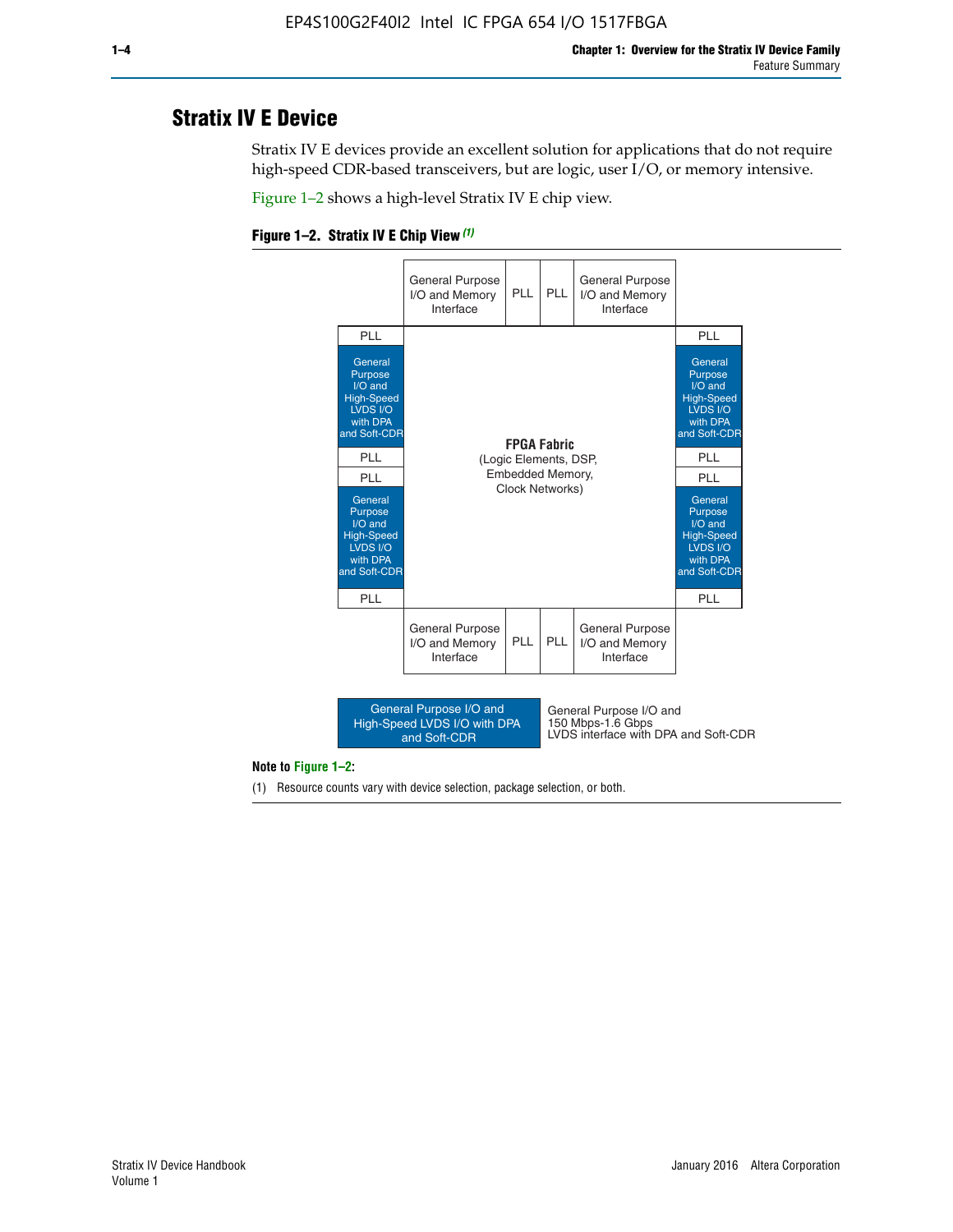# **Stratix IV GT Devices**

Stratix IV GT devices provide up to 48 CDR-based transceiver channels per device:

- Thirty-two out of the 48 transceiver channels have dedicated PCS and PMA circuitry and support data rates between 600 Mbps and 11.3 Gbps
- The remaining 16 transceiver channels have dedicated PMA-only circuitry and support data rates between 600 Mbps and 6.5 Gbps
- **1** The actual number of transceiver channels per device varies with device selection. For more information about the exact transceiver count in each device, refer to Table 1–7 on page 1–16.
- $\mathbb{I}$  For more information about Stratix IV GT devices and transceiver architecture, refer to the *[Transceiver Architecture in Stratix IV Devices](http://www.altera.com/literature/hb/stratix-iv/stx4_siv52001.pdf)* chapter.

Figure 1–3 shows a high-level Stratix IV GT chip view.





(1) Resource counts vary with device selection, package selection, or both.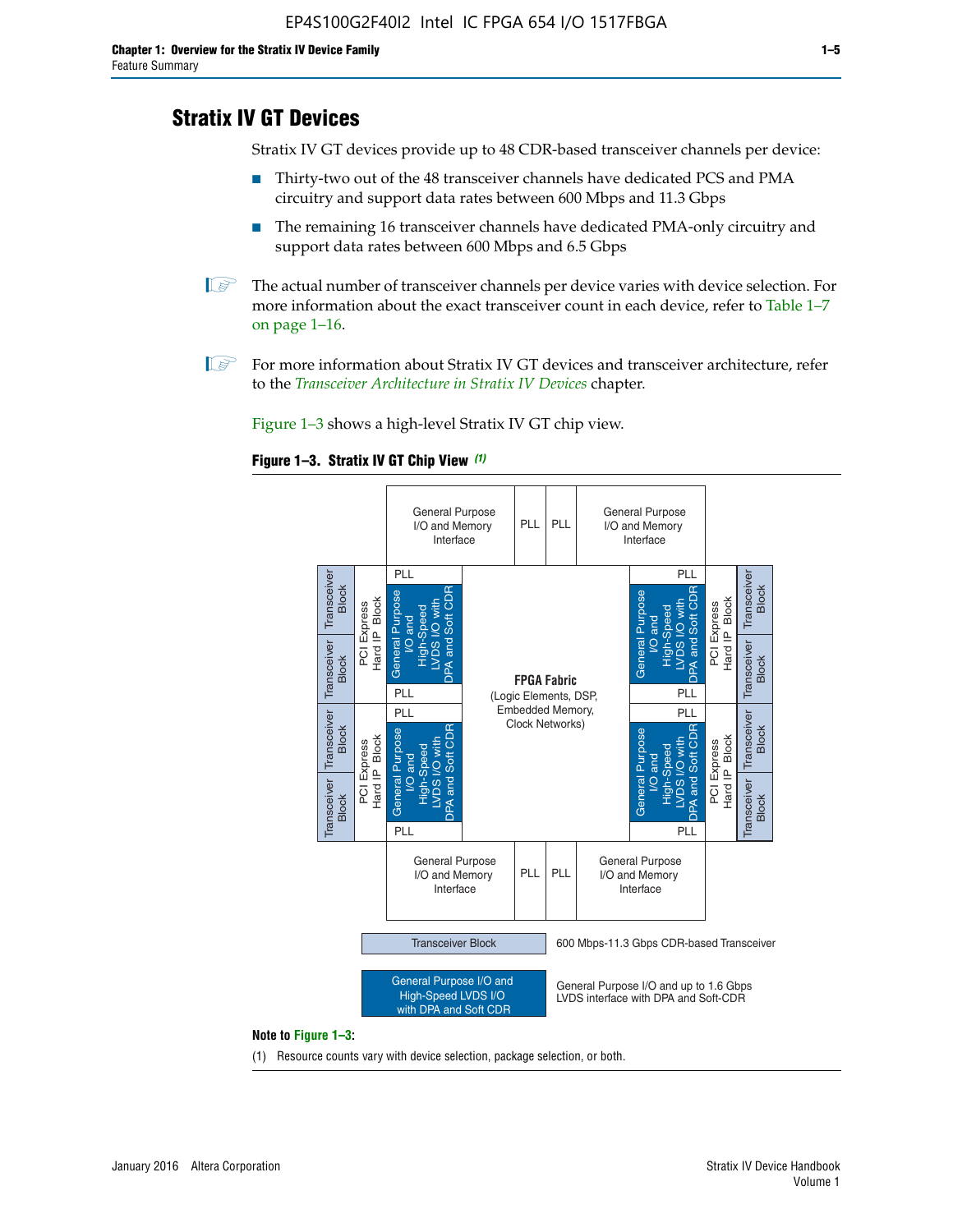# **Architecture Features**

The Stratix IV device family features are divided into high-speed transceiver features and FPGA fabric and I/O features.

 $\mathbb{I}$  The high-speed transceiver features apply only to Stratix IV GX and Stratix IV GT devices.

# **High-Speed Transceiver Features**

The following sections describe high-speed transceiver features for Stratix IV GX and GT devices.

## **Highest Aggregate Data Bandwidth**

Up to 48 full-duplex transceiver channels supporting data rates up to 8.5 Gbps in Stratix IV GX devices and up to 11.3 Gbps in Stratix IV GT devices.

## **Wide Range of Protocol Support**

Physical layer support for the following serial protocols:

- Stratix IV GX—PCIe Gen1 and Gen2, GbE, Serial RapidIO, SONET/SDH, XAUI/HiGig, (OIF) CEI-6G, SD/HD/3G-SDI, Fibre Channel, SFI-5, GPON, SAS/SATA, HyperTransport 1.0 and 3.0, and Interlaken
- Stratix IV GT—40G/100G Ethernet, SFI-S, Interlaken, SFI-5.1, Serial RapidIO, SONET/SDH, XAUI/HiGig, (OIF) CEI-6G, 3G-SDI, and Fibre Channel
- Extremely flexible and easy-to-configure transceiver data path to implement proprietary protocols
- PCIe Support
	- Complete PCIe Gen1 and Gen2 protocol stack solution compliant to PCI Express base specification 2.0 that includes PHY-MAC, Data Link, and transaction layer circuitry embedded in PCI Express hard IP blocks
	- **For more information, refer to the [PCI Express Compiler User Guide](http://www.altera.com/literature/ug/ug_pci_express.pdf).**
	- Root complex and end-point applications
	- $x1, x4,$  and  $x8$  lane configurations
	- PIPE 2.0-compliant interface
	- Embedded circuitry to switch between Gen1 and Gen2 data rates
	- Built-in circuitry for electrical idle generation and detection, receiver detect, power state transitions, lane reversal, and polarity inversion
	- 8B/10B encoder and decoder, receiver synchronization state machine, and ± 300 parts per million (ppm) clock compensation circuitry
	- Transaction layer support for up to two virtual channels (VCs)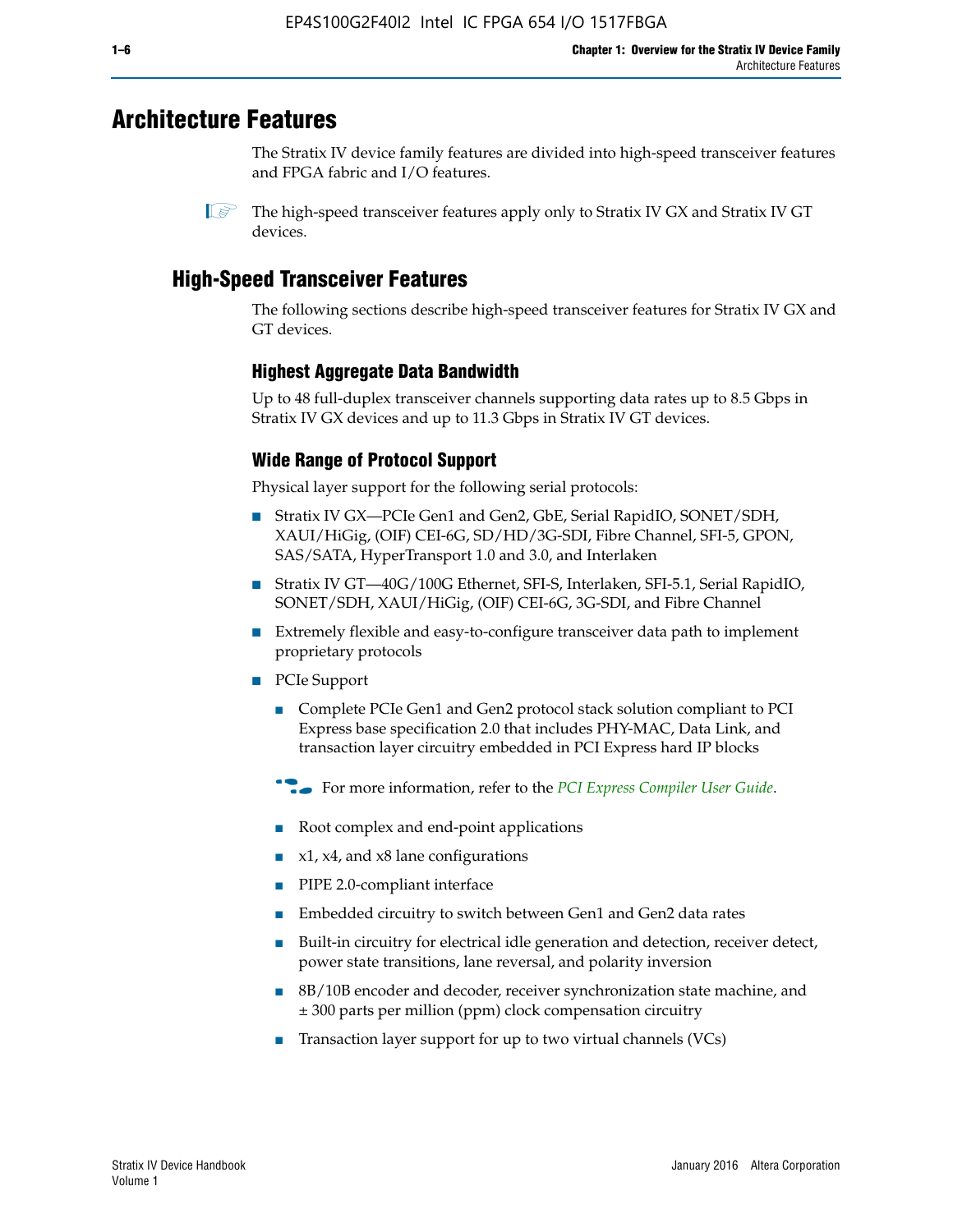- Compliant to IEEE802.3ae specification
- **■** Embedded state machine circuitry to convert XGMII idle code groups  $(|11|)$ to and from idle ordered sets  $(|A|, |K|, |R|)$  at the transmitter and receiver, respectively
- 8B/10B encoder and decoder, receiver synchronization state machine, lane deskew, and  $\pm 100$  ppm clock compensation circuitry
- GbE Support
	- Compliant to IEEE802.3-2005 specification
	- Automatic idle ordered set  $(111/112/1)$  generation at the transmitter, depending on the current running disparity
	- 8B/10B encoder and decoder, receiver synchronization state machine, and ± 100 ppm clock compensation circuitry
- Support for other protocol features such as MSB-to-LSB transmission in SONET/SDH configuration and spread-spectrum clocking in PCIe configurations

## **Diagnostic Features**

- Serial loopback from the transmitter serializer to the receiver CDR for transceiver PCS and PMA diagnostics
- Reverse serial loopback pre- and post-CDR to transmitter buffer for physical link diagnostics
- Loopback master and slave capability in PCI Express hard IP blocks
- **For more information, refer to the** *[PCI Express Compiler User Guide](http://www.altera.com/literature/ug/ug_pci_express.pdf)***.**

## **Signal Integrity**

Stratix IV devices simplify the challenge of signal integrity through a number of chip, package, and board-level enhancements to enable efficient high-speed data transfer into and out of the device. These enhancements include:

- Programmable 3-tap transmitter pre-emphasis with up to 8,192 pre-emphasis levels to compensate for pre-cursor and post-cursor inter-symbol interference (ISI)
- Up to 900% boost capability on the first pre-emphasis post-tap
- User-controlled and adaptive 4-stage receiver equalization with up to 16 dB of high-frequency gain
- On-die power supply regulators for transmitter and receiver phase-locked loop (PLL) charge pump and voltage controlled oscillator (VCO) for superior noise immunity
- On-package and on-chip power supply decoupling to satisfy transient current requirements at higher frequencies, thereby reducing the need for on-board decoupling capacitors
- Calibration circuitry for transmitter and receiver on-chip termination (OCT) resistors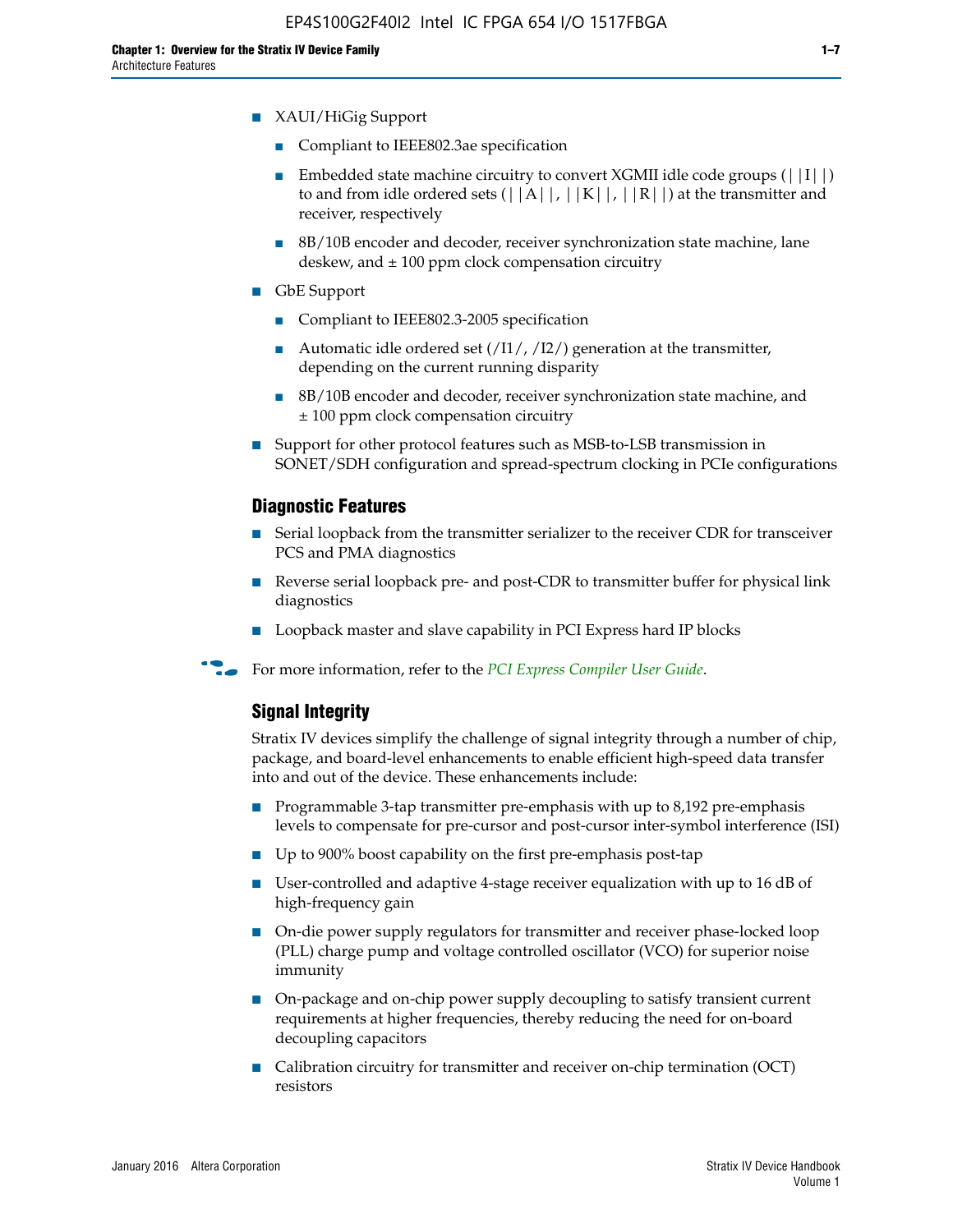# **FPGA Fabric and I/O Features**

The following sections describe the Stratix IV FPGA fabric and I/O features.

## **Device Core Features**

- Up to 531,200 LEs in Stratix IV GX and GT devices and up to 813,050 LEs in Stratix IV E devices, efficiently packed in unique and innovative adaptive logic modules (ALMs)
- Ten ALMs per logic array block (LAB) deliver faster performance, improved logic utilization, and optimized routing
- Programmable power technology, including a variety of process, circuit, and architecture optimizations and innovations
- Programmable power technology available to select power-driven compilation options for reduced static power consumption

### **Embedded Memory**

- TriMatrix embedded memory architecture provides three different memory block sizes to efficiently address the needs of diversified FPGA designs:
	- 640-bit MLAB
	- 9-Kb M9K
	- 144-Kb M144K
- Up to 33,294 Kb of embedded memory operating at up to 600 MHz
- Each memory block is independently configurable to be a single- or dual-port RAM, FIFO, ROM, or shift register

## **Digital Signal Processing (DSP) Blocks**

- Flexible DSP blocks configurable as  $9 \times 9$ -bit,  $12 \times 12$ -bit,  $18 \times 18$ -bit, and  $36 \times 36$ -bit full-precision multipliers at up to 600 MHz with rounding and saturation capabilities
- Faster operation due to fully pipelined architecture and built-in addition, subtraction, and accumulation units to combine multiplication results
- Optimally designed to support advanced features such as adaptive filtering, barrel shifters, and finite and infinite impulse response (FIR and IIR) filters

#### **Clock Networks**

- Up to 16 global clocks and 88 regional clocks optimally routed to meet the maximum performance of 800 MHz
- Up to 112 and 132 periphery clocks in Stratix IV GX and Stratix IV E devices, respectively
- Up to 66 (16 GCLK + 22 RCLK + 28 PCLK) clock networks per device quadrant in Stratix IV GX and Stratix IV GT devices
- Up to 71 (16 GCLK + 22 RCLK + 33 PCLK) clock networks per device quadrant in Stratix IV E devices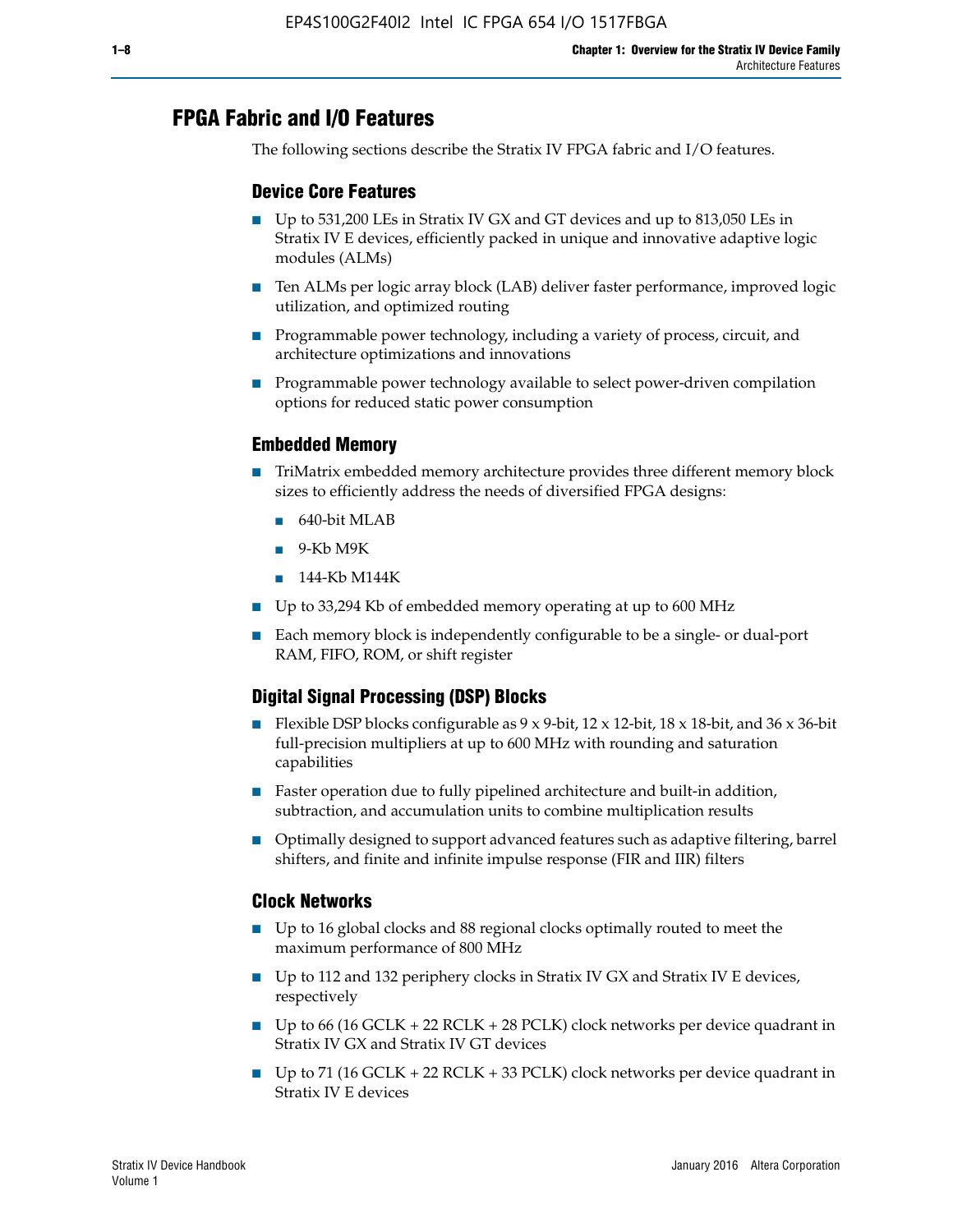## **PLLs**

- Three to 12 PLLs per device supporting spread-spectrum input tracking, programmable bandwidth, clock switchover, dynamic reconfiguration, and delay compensation
- On-chip PLL power supply regulators to minimize noise coupling

## **I/O Features**

- Sixteen to 24 modular I/O banks per device with 24 to 48 I/Os per bank designed and packaged for optimal simultaneous switching noise (SSN) performance and migration capability
- Support for a wide range of industry I/O standards, including single-ended (LVTTL/CMOS/PCI/PCIX), differential (LVDS/mini-LVDS/RSDS), voltage-referenced single-ended and differential (SSTL/HSTL Class I/II) I/O standards
- **O**n-chip series  $(R_S)$  and on-chip parallel  $(R_T)$  termination with auto-calibration for single-ended I/Os and on-chip differential  $(R_D)$  termination for differential I/Os
- Programmable output drive strength, slew rate control, bus hold, and weak pull-up capability for single-ended I/Os
- User I/O:GND: $V_{CC}$  ratio of 8:1:1 to reduce loop inductance in the package—PCB interface
- **■** Programmable transmitter differential output voltage ( $V_{OD}$ ) and pre-emphasis for high-speed LVDS I/O

#### **High-Speed Differential I/O with DPA and Soft-CDR**

- Dedicated circuitry on the left and right sides of the device to support differential links at data rates from 150 Mbps to 1.6 Gbps
- Up to 98 differential SERDES in Stratix IV GX devices, up to 132 differential SERDES in Stratix IV E devices, and up to 47 differential SERDES in Stratix IV GT devices
- DPA circuitry at the receiver automatically compensates for channel-to-channel and channel-to-clock skew in source synchronous interfaces
- Soft-CDR circuitry at the receiver allows implementation of asynchronous serial interfaces with embedded clocks at up to 1.6 Gbps data rate (SGMII and GbE)

#### **External Memory Interfaces**

- Support for existing and emerging memory interface standards such as DDR SDRAM, DDR2 SDRAM, DDR3 SDRAM, QDRII SRAM, QDRII+ SRAM, and RLDRAM II
- DDR3 up to 1,067 Mbps/533 MHz
- Programmable DQ group widths of 4 to 36 bits (includes parity bits)
- Dynamic OCT, trace mismatch compensation, read-write leveling, and half-rate register capabilities provide a robust external memory interface solution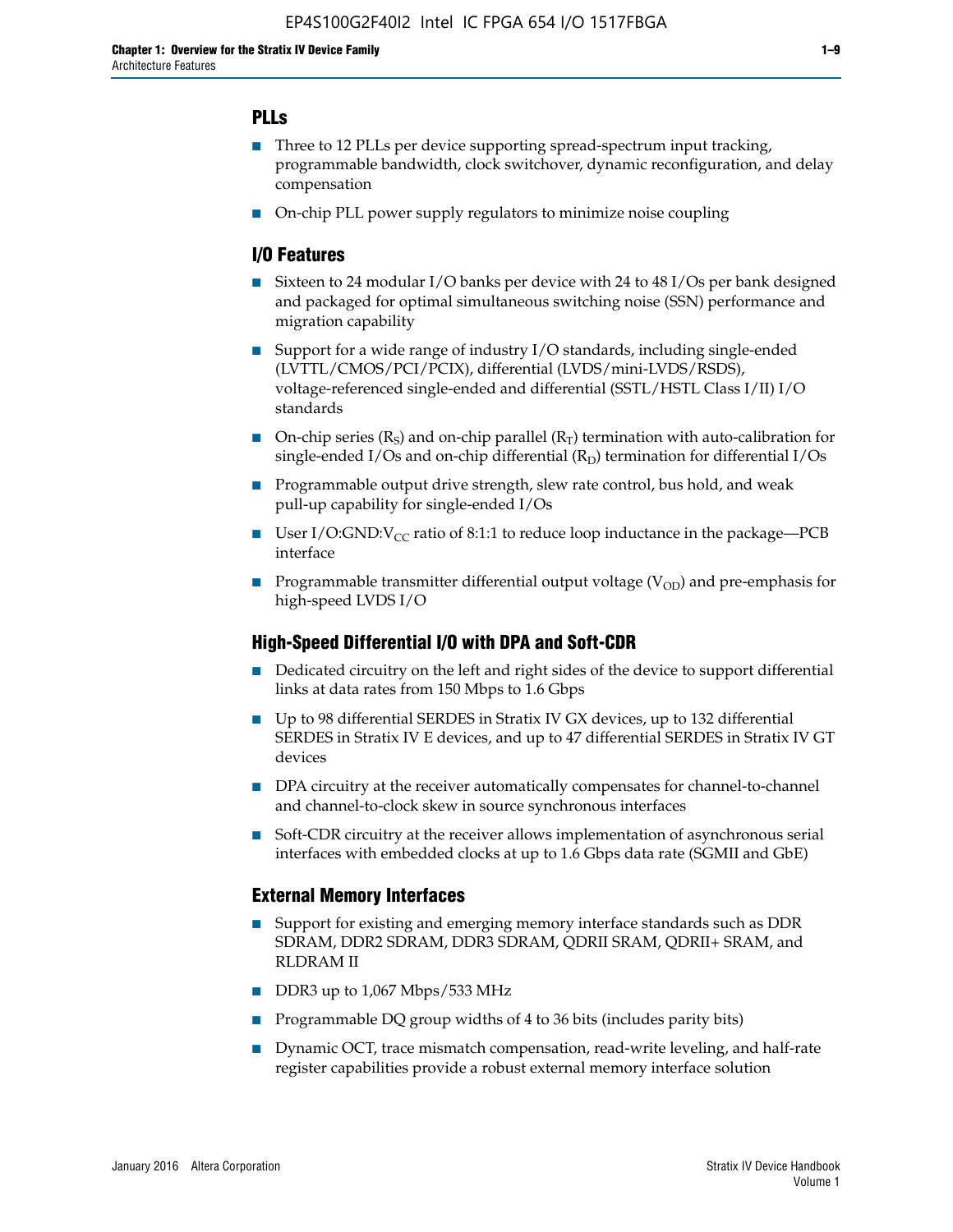## **System Integration**

- All Stratix IV devices support hot socketing
- Four configuration modes:
	- Passive Serial (PS)
	- Fast Passive Parallel (FPP)
	- Fast Active Serial (FAS)
	- JTAG configuration
- Ability to perform remote system upgrades
- 256-bit advanced encryption standard (AES) encryption of configuration bits protects your design against copying, reverse engineering, and tampering
- Built-in soft error detection for configuration RAM cells
- For more information about how to connect the PLL, external memory interfaces,  $I/O$ , high-speed differential I/O, power, and the JTAG pins to PCB, refer to the *[Stratix IV GX and Stratix IV E Device Family Pin Connection Guidelines](http://www.altera.com/literature/dp/stratix4/PCG-01005.pdf)* and the *[Stratix IV GT Device Family Pin Connection Guidelines](http://www.altera.com/literature/dp/stratix4/PCG-01006.pdf)*.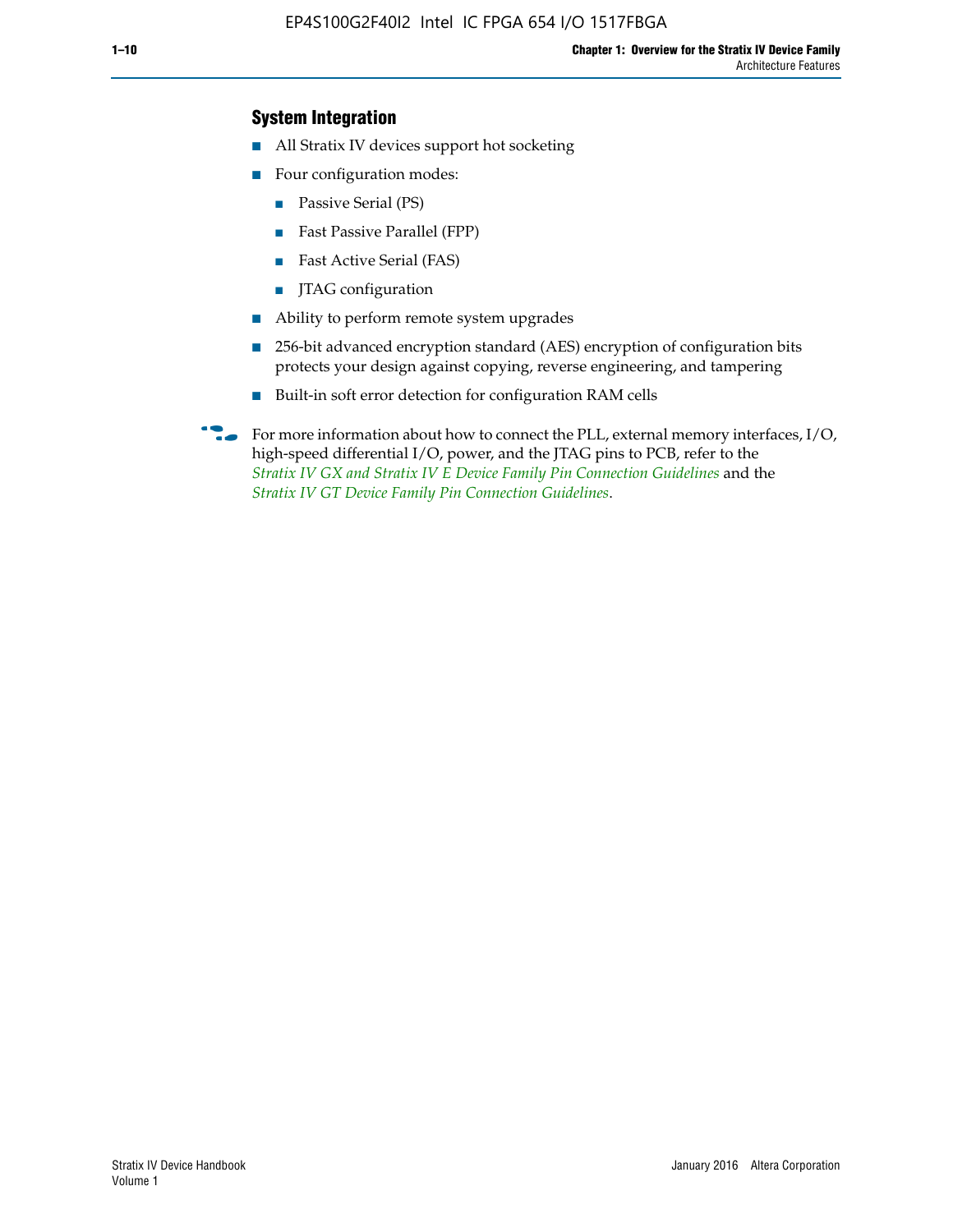#### Table 1–1 lists the Stratix IV GX device features.

## **Table 1–1. Stratix IV GX Device Features (Part 1 of 2)**

| <b>Feature</b>                                                | EP4SGX70                        |                                |                   | <b>EP4SGX110</b> |    |                   | <b>EP4SGX180</b>  |                |       |              | <b>EP4SGX230</b> |                   |                          |                                 |                | <b>EP4SGX290</b> |                               |       |       |                                 |                          |                | <b>EP4SGX360</b> |       |       |       | <b>EP4SGX530</b> |
|---------------------------------------------------------------|---------------------------------|--------------------------------|-------------------|------------------|----|-------------------|-------------------|----------------|-------|--------------|------------------|-------------------|--------------------------|---------------------------------|----------------|------------------|-------------------------------|-------|-------|---------------------------------|--------------------------|----------------|------------------|-------|-------|-------|------------------|
| <b>Package</b><br><b>Option</b>                               | F780                            | F1152                          | F780              | F1152            |    | F780              | F1152             |                | F1517 | F780         | F1152            |                   | F1517                    | F780                            | F1152          |                  | F1517                         | F1760 | F1932 | F780                            | F1152                    |                | <b>F1517</b>     | F1760 | F1932 | F1760 | F1932            |
| <b>ALMs</b>                                                   | 29,040                          |                                |                   | 42,240           |    |                   | 70,300            |                |       |              | 91,200           |                   |                          |                                 |                | 116,480          |                               |       |       |                                 |                          | 141,440        |                  |       |       |       | 212,480          |
| LEs                                                           | 72,600                          |                                |                   | 105,600          |    |                   | 175,750           |                |       |              | 228,000          |                   |                          |                                 |                | 291,200          |                               |       |       |                                 |                          | 353,600        |                  |       |       |       | 531,200          |
| 0.6 Gbps-<br>8.5 Gbps<br>Transceivers<br>$(PMA + PCs)$<br>(1) | —                               | 16                             |                   |                  | 16 |                   |                   | 16             | 24    |              |                  | 16                | 24                       | $\qquad \qquad$                 |                | 16               | 24                            | 24    | 32    | $\hspace{0.1mm}-\hspace{0.1mm}$ |                          | 16             | 24               | 24    | 32    | 24    | 32               |
| 0.6 Gbps-<br>6.5 Gbps<br>Transceivers<br>$(PMA + PCs)$<br>(1) | 8                               | $\qquad \qquad \longleftarrow$ | 8                 | 16               |    | 8                 | 16                | —              |       | 8            | 16               | $\hspace{0.05cm}$ | $\overline{\phantom{m}}$ | 16                              | 16             | —                | $\overbrace{\phantom{aaaaa}}$ |       |       | 16                              | 16                       | —              |                  |       |       |       |                  |
| PMA-only<br>CMU<br>Channels<br>$(0.6$ Gbps-<br>6.5 Gbps)      | $\hspace{0.1mm}-\hspace{0.1mm}$ | 8                              | $\hspace{0.05cm}$ |                  | 8  | $\hspace{0.05cm}$ | $\hspace{0.05cm}$ | 8              | 12    |              |                  | 8                 | 12                       | $\hspace{0.1mm}-\hspace{0.1mm}$ |                | 8                | 12                            | 12    | 16    | $\qquad \qquad -$               | $\overline{\phantom{m}}$ | 8              | 12               | 12    | 16    | 12    | 16               |
| <b>PCI Express</b><br>hard IP<br><b>Blocks</b>                | $\mathbf{1}$                    | $\overline{c}$                 | -1                | $\overline{2}$   |    | $\mathbf{1}$      |                   | $\overline{2}$ |       | $\mathbf{1}$ |                  | $\overline{c}$    |                          |                                 |                | $\overline{c}$   |                               |       | 4     |                                 |                          | $\overline{2}$ |                  |       | 4     |       | 4                |
| High-Speed<br>LVDS<br>SERDES (up<br>to 1.6 Gbps)<br>(4)       | 28                              | 56                             | 28                | 28               | 56 | 28                | 44                |                | 88    | 28           | 44               |                   | 88                       | $\hspace{0.1mm}-\hspace{0.1mm}$ | 44             |                  | 88                            | 88    | 98    | $\hspace{0.1mm}-\hspace{0.1mm}$ | 44                       |                | 88               | 88    | 98    | 88    | 98               |
| SPI-4.2 Links                                                 | $\mathbf{1}$                    |                                |                   | $\mathbf{1}$     |    | $\mathbf{1}$      | $\overline{c}$    |                | 4     | $\mathbf{1}$ | $\overline{c}$   |                   | 4                        | $\qquad \qquad \longleftarrow$  | $\overline{c}$ |                  |                               | 4     |       | $\overline{\phantom{0}}$        | 2                        |                |                  | 4     |       |       | 4                |

**Chapter 1: Overview for the Stratix IV Device Family**

**Chapter 1: Overview for the Stratix IV Device Family**<br>Architecture Features

Architecture Features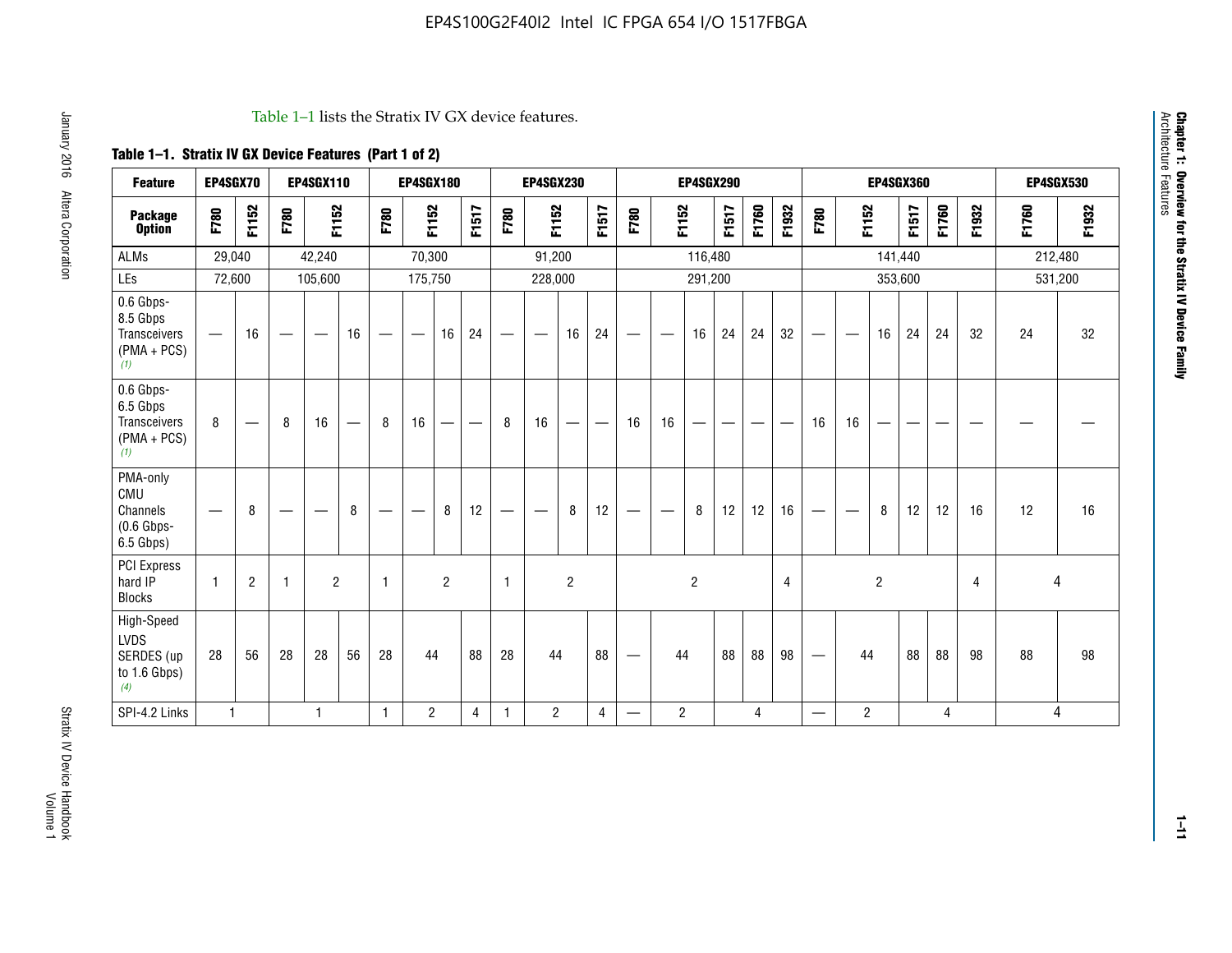**Table 1–1. Stratix IV GX Device Features (Part 2 of 2)**

| <b>Feature</b>                                       | EP4SGX70                      |                        |                             | <b>EP4SGX110</b>            |                        |                             | <b>EP4SGX180</b>            |                      |                        |                             | <b>EP4SGX230</b>            |                        |                        |                             |                             |                        | EP4SGX290            |                      |                      |                             |                             |                        | <b>EP4SGX360</b>       |                      |                        | EP4SGX530         |                   |
|------------------------------------------------------|-------------------------------|------------------------|-----------------------------|-----------------------------|------------------------|-----------------------------|-----------------------------|----------------------|------------------------|-----------------------------|-----------------------------|------------------------|------------------------|-----------------------------|-----------------------------|------------------------|----------------------|----------------------|----------------------|-----------------------------|-----------------------------|------------------------|------------------------|----------------------|------------------------|-------------------|-------------------|
| <b>Package</b><br><b>Option</b>                      | F780                          | F1152                  | F780                        | F1152                       |                        | F780                        | F1152                       |                      | F1517                  | F780                        | F1152                       |                        | <b>F1517</b>           | F780                        | F1152                       |                        | F1517                | F1760                | F1932                | F780                        | F1152                       |                        | F1517                  | F1760                | F1932                  | F1760             | F1932             |
| M9K Blocks<br>(256x)<br>36 bits)                     | 462                           |                        |                             | 660                         |                        |                             | 950                         |                      |                        |                             | 1,235                       |                        |                        |                             |                             | 936                    |                      |                      |                      |                             |                             | 1,248                  |                        |                      |                        | 1,280             |                   |
| M144K<br><b>Blocks</b><br>(2048 x<br>72 bits)        | 16                            |                        |                             | 16                          |                        |                             | 20                          |                      |                        |                             | 22                          |                        |                        |                             |                             | 36                     |                      |                      |                      |                             |                             | 48                     |                        |                      |                        | 64                |                   |
| <b>Total Memory</b><br>(MLAB+M9K<br>+M144K) Kb       | 7,370                         |                        |                             | 9,564                       |                        |                             | 13,627                      |                      |                        |                             | 17,133                      |                        |                        |                             |                             | 17,248                 |                      |                      |                      |                             |                             | 22,564                 |                        |                      |                        | 27,376            |                   |
| Embedded<br><b>Multipliers</b><br>$18 \times 18$ (2) | 384                           |                        |                             | 512                         |                        |                             | 920                         |                      |                        |                             | 1,288                       |                        |                        |                             |                             | 832                    |                      |                      |                      |                             |                             | 1,040                  |                        |                      | 1,02<br>4              | 1,024             |                   |
| PLLs                                                 | 3                             | $\overline{4}$         | 3                           | 4                           |                        | 3                           | 6                           |                      | 8                      | 3                           | 6                           |                        | 8                      | 4                           | 6                           |                        | 8                    | 12                   | 12                   | 4                           | 6                           |                        | 8                      | 12                   | 12                     | 12                | 12                |
| User I/Os $(3)$                                      | 372                           | 488                    | 372                         | 372                         | 48<br>8                | 372                         | 56<br>$\overline{4}$        | 56<br>4              | 74<br>$\overline{4}$   | 372                         | 564                         | 56<br>$\overline{4}$   | 74<br>$\overline{4}$   | 289                         | 564                         | 56<br>4                | 74<br>4              | 88<br>0              | 92<br>$\mathbf 0$    | 289                         | 564                         | 56<br>4                | 74<br>4                | 88<br>$\mathbf{0}$   | 920                    | 880               | 920               |
| Speed Grade<br>(fastest to<br>slowest) (5)           | $-2\times$ ,<br>$-3,$<br>$-4$ | $-2,$<br>$-3,$<br>$-4$ | $-2\times$<br>$-3,$<br>$-4$ | $-2\times$<br>$-3,$<br>$-4$ | $-2,$<br>$-3,$<br>$-4$ | $-2\times$<br>$-3,$<br>$-4$ | $-2$<br>×,<br>$-3,$<br>$-4$ | $-2$<br>$-3$<br>$-4$ | $-2,$<br>$-3,$<br>$-4$ | $-2\times$<br>$-3,$<br>$-4$ | $-2\times$<br>$-3,$<br>$-4$ | $-2,$<br>$-3,$<br>$-4$ | $-2,$<br>$-3,$<br>$-4$ | $-2\times$<br>$-3,$<br>$-4$ | $-2\times$<br>$-3,$<br>$-4$ | $-2,$<br>$-3,$<br>$-4$ | $-2,$<br>-3,<br>$-4$ | $-2,$<br>-3,<br>$-4$ | $-2,$<br>-3,<br>$-4$ | $-2\times$<br>$-3,$<br>$-4$ | $-2\times$<br>$-3,$<br>$-4$ | $-2,$<br>$-3,$<br>$-4$ | $-2,$<br>$-3,$<br>$-4$ | $-2,$<br>-3,<br>$-4$ | $-2,$<br>$-3,$<br>$-4$ | $-2, -3,$<br>$-4$ | $-2, -3,$<br>$-4$ |

#### **Notes to Table 1–1:**

(1) The total number of transceivers is divided equally between the left and right side of each device, except for the devices in the F780 package. These devices have eight transceiver channels located only on the right side of the device.

- (2) Four multiplier adder mode.
- (3) The user I/Os count from pin-out files includes all general purpose I/O, dedicated clock pins, and dual purpose configuration pins. Transceiver pins and dedicated configuration pins are not included in the pin count.
- (4) Total pairs of high-speed LVDS SERDES take the lowest channel count of  $R_X/T_X$ .
- (5) The difference between the Stratix IV GX devices in the –2 and –2x speed grades is the number of available transceiver channels. The –2 device allows you to use the transceiver CMU blocks as transceiver channels. The –2x device does NOT allow you to use the CMU blocks as transceiver channels. In addition to the reduction of available transceiver channels in the Stratix IV GX –2x device, the data rates in the –2x device are limited to 6.5 Gbps.

January 2016 Altera Corporation

Altera Corporation

January 2016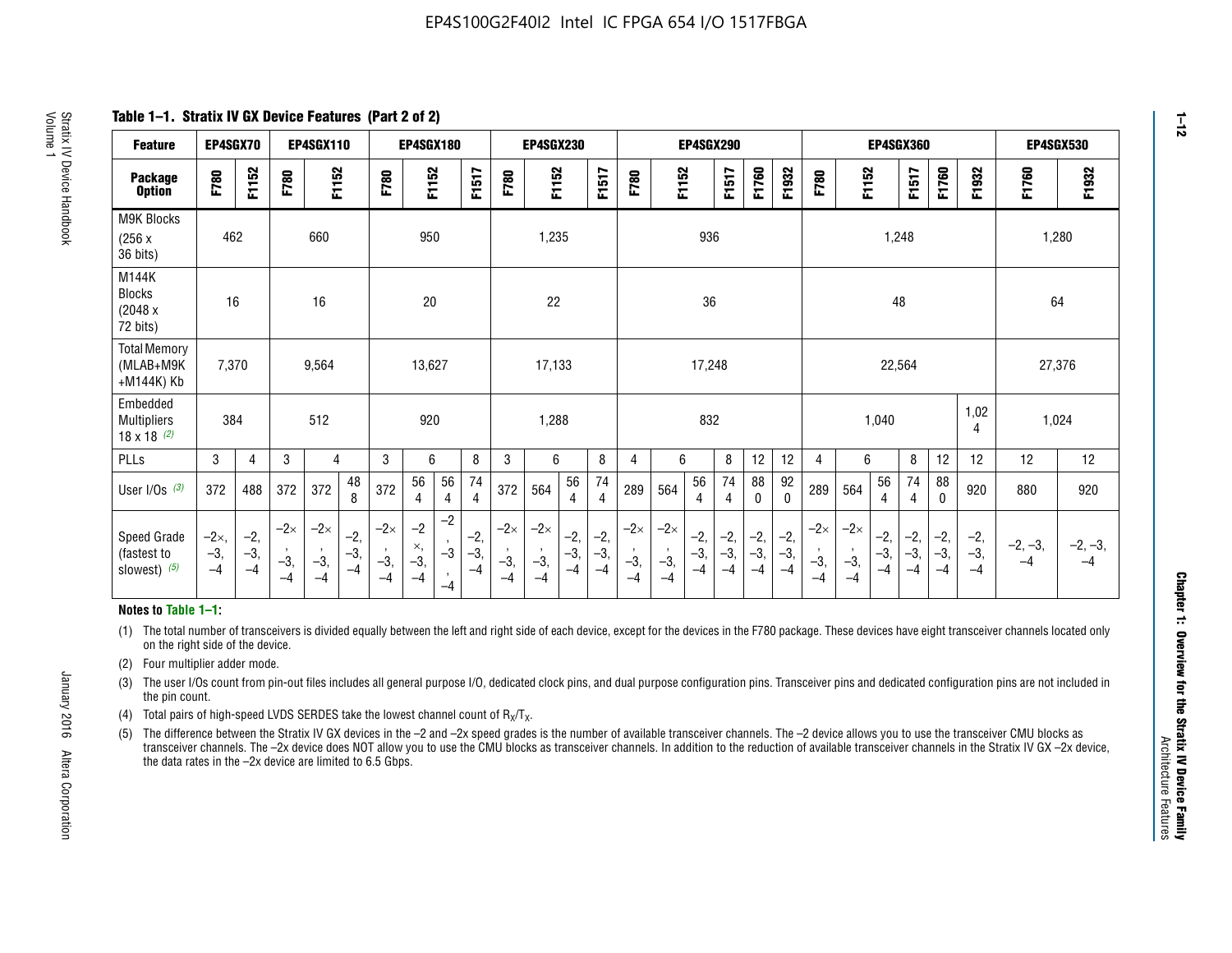Table 1–2 lists the Stratix IV GX device package options.

## **Table 1–2. Stratix IV GX Device Package Options** *(1)***,** *(2)*

| <b>Device</b> |             | <b>F780</b><br>(29 mm x 29 mm) $(6)$ | F1152<br>$(35 \, \text{mm} \times 35 \, \text{mm})$<br>(6) |             | <b>F1152</b><br>$(35$ mm x 35 mm) $(5)$ , $(7)$ | F1517<br>(40 mm x 40 mm)<br>$(5)$ $(7)$ | F1760<br>$(42.5 \text{ mm} \times 42.5 \text{ mm})$<br>$\boldsymbol{u}$ | F1932<br>$(45 \, \text{mm} \times 45 \, \text{mm})$<br>(7) |
|---------------|-------------|--------------------------------------|------------------------------------------------------------|-------------|-------------------------------------------------|-----------------------------------------|-------------------------------------------------------------------------|------------------------------------------------------------|
| EP4SGX70      | <b>DF29</b> |                                      |                                                            | <b>HF35</b> |                                                 |                                         |                                                                         |                                                            |
| EP4SGX110     | <b>DF29</b> |                                      | <b>FF35</b>                                                | <b>HF35</b> |                                                 |                                         |                                                                         |                                                            |
| EP4SGX180     | DF29        |                                      | FF35                                                       |             | <b>HF35</b>                                     | KF40                                    |                                                                         |                                                            |
| EP4SGX230     | <b>DF29</b> |                                      | FF35                                                       |             | <b>HF35</b>                                     | KF40                                    |                                                                         |                                                            |
| EP4SGX290     |             | FH29 $(3)$                           | FF35                                                       |             | <b>HF35</b>                                     | KF40                                    | KF43                                                                    | <b>NF45</b>                                                |
| EP4SGX360     |             | FH29 $(3)$                           | <b>FF35</b>                                                |             | <b>HF35</b>                                     | KF40                                    | KF43                                                                    | <b>NF45</b>                                                |
| EP4SGX530     |             |                                      |                                                            |             | HH35 $(4)$                                      | KH40 (4)                                | KF43                                                                    | <b>NF45</b>                                                |

#### **Notes to Table 1–2:**

(1) Device packages in the same column and marked under the same arrow sign have vertical migration capability.

(2) Use the Pin Migration Viewer in the Pin Planner to verify the pin migration compatibility when migrating devices. For more information, refer to *[I/O Management](http://www.altera.com/literature/hb/qts/qts_qii52013.pdf)* in the *Quartus II Handbook, Volume 2*.

(3) The 780-pin EP4SGX290 and EP4SGX360 devices are available only in 33 mm x 33 mm Hybrid flip chip package.

(4) The 1152-pin and 1517-pin EP4SGX530 devices are available only in 42.5 mm x 42.5 mm Hybrid flip chip packages.

(5) When migrating between hybrid and flip chip packages, there is an additional keep-out area. For more information, refer to the *[Package Information Datasheet for Altera Devices](http://www.altera.com/literature/ds/dspkg.pdf)*.

(6) Devices listed in this column are available in –2x, –3, and –4 speed grades. These devices do not have on-package decoupling capacitors.

(7) Devices listed in this column are available in –2, –3, and –4 speed grades. These devices have on-package decoupling capacitors. For more information about on-package decoupling capacitor value in each device, refer to Table 1–3.

 $\mathbb{D}$  On-package decoupling reduces the need for on-board or PCB decoupling capacitors by satisfying the transient current requirements at higher frequencies. The *[Power Delivery Network](http://www.altera.com/literature/ug/pdn_tool_stxiv.zip)* design tool for Stratix IV devices accounts for the on-package decoupling and reflects the reduced requirements for PCB decoupling capacitors.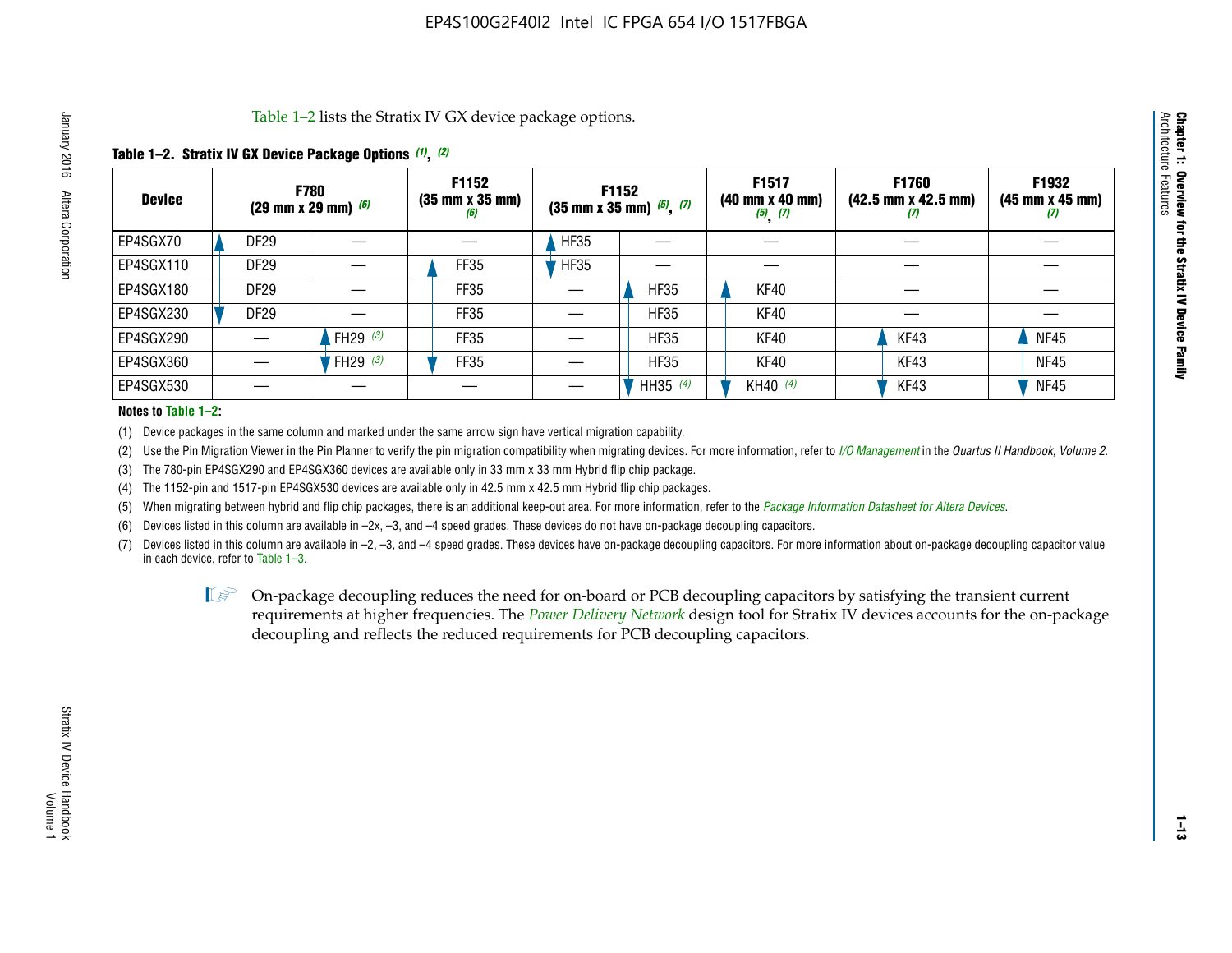|  |  | Table 1-3. Stratix IV GX Device On-Package Decoupling Information (1) |  |  |
|--|--|-----------------------------------------------------------------------|--|--|
|--|--|-----------------------------------------------------------------------|--|--|

| <b>Ordering Information</b> |                            | <b>V<sub>cc</sub></b>               | V <sub>ccio</sub>    | V <sub>CCL GXB</sub>         | V <sub>CCA_L/R</sub> | V <sub>CCT</sub> and V <sub>CCR</sub> (Shared)   |
|-----------------------------|----------------------------|-------------------------------------|----------------------|------------------------------|----------------------|--------------------------------------------------|
| EP4SGX70                    | <b>HF35</b>                | $2\times1$ uF + $2\times470$ nF     | 10nF per bank $(2)$  | 100nF per transceiver block  | 100 <sub>n</sub> F   | $1 \times 470$ nF + $1 \times 47$ nF per side    |
| EP4SGX110                   | <b>HF35</b>                | $2\times1$ uF + $2\times470$ nF     | 10nF per bank $(2)$  | 100nF per transceiver block  | 100 <sub>n</sub> F   | $1\times470$ nF + $1\times47$ nF per side        |
| EP4SGX180                   | <b>HF35</b><br>KF40        | $2\times1$ uF + $2\times470$ nF     | 10nF per bank $(2)$  | 100nF per transceiver block  | 100 <sub>n</sub> F   | $1 \times 470$ nF + $1 \times 47$ nF per side    |
| EP4SGX230                   | <b>HF35</b><br>KF40        | $2 \times 1$ uF + $2 \times 470$ nF | 10 nF per bank $(2)$ | 100 nF per transceiver block | 100 nF               | $1 \times 470$ nF + $1 \times 47$ nF<br>per side |
|                             | <b>HF35</b><br><b>KF40</b> |                                     |                      |                              |                      | $1 \times 470$ nF + $1 \times 47$ nF             |
| EP4SGX290                   | KF43<br><b>NF45</b>        | $4 \times 1$ uF + $4 \times 470$ nF | 10 nF per bank $(2)$ | 100 nF per transceiver block | 100nF                | per side                                         |
|                             | <b>HF35</b><br>KF40        |                                     |                      |                              |                      | $1 \times 470$ nF + $1 \times 47$ nF             |
| EP4SGX360                   | KF43<br><b>NF45</b>        | $4 \times 1$ uF + $4 \times 470$ nF | 10 nF per bank $(2)$ | 100 nF per transceiver block | 100 nF               | per side                                         |
|                             | <b>HH35</b>                |                                     |                      |                              |                      |                                                  |
| EP4SGX530                   | <b>KH40</b><br>KF43        | $4 \times 1$ uF + $4 \times 470$ nF | 10 nF per bank $(2)$ | 100 nF per transceiver block | 100 nF               | $1 \times 470$ nF + $1 \times 47$ nF<br>per side |
|                             | <b>NF45</b>                |                                     |                      |                              |                      |                                                  |

**Notes to Table 1–3:**

(1) Table 1-3 refers to production devices on-package decoupling. For more information about decoupling design of engineering sample (ES) devices, contact [Altera Technical Support](http://mysupport.altera.com/eservice/login.asp).

(2) For I/O banks  $3(*)$ ,  $4(*)$ ,  $7(*)$ , and  $8(*)$  only. There is no OPD for I/O bank  $1(*)$ ,  $2(*)$ ,  $5(*)$ , and  $6(*)$ .

**1–14**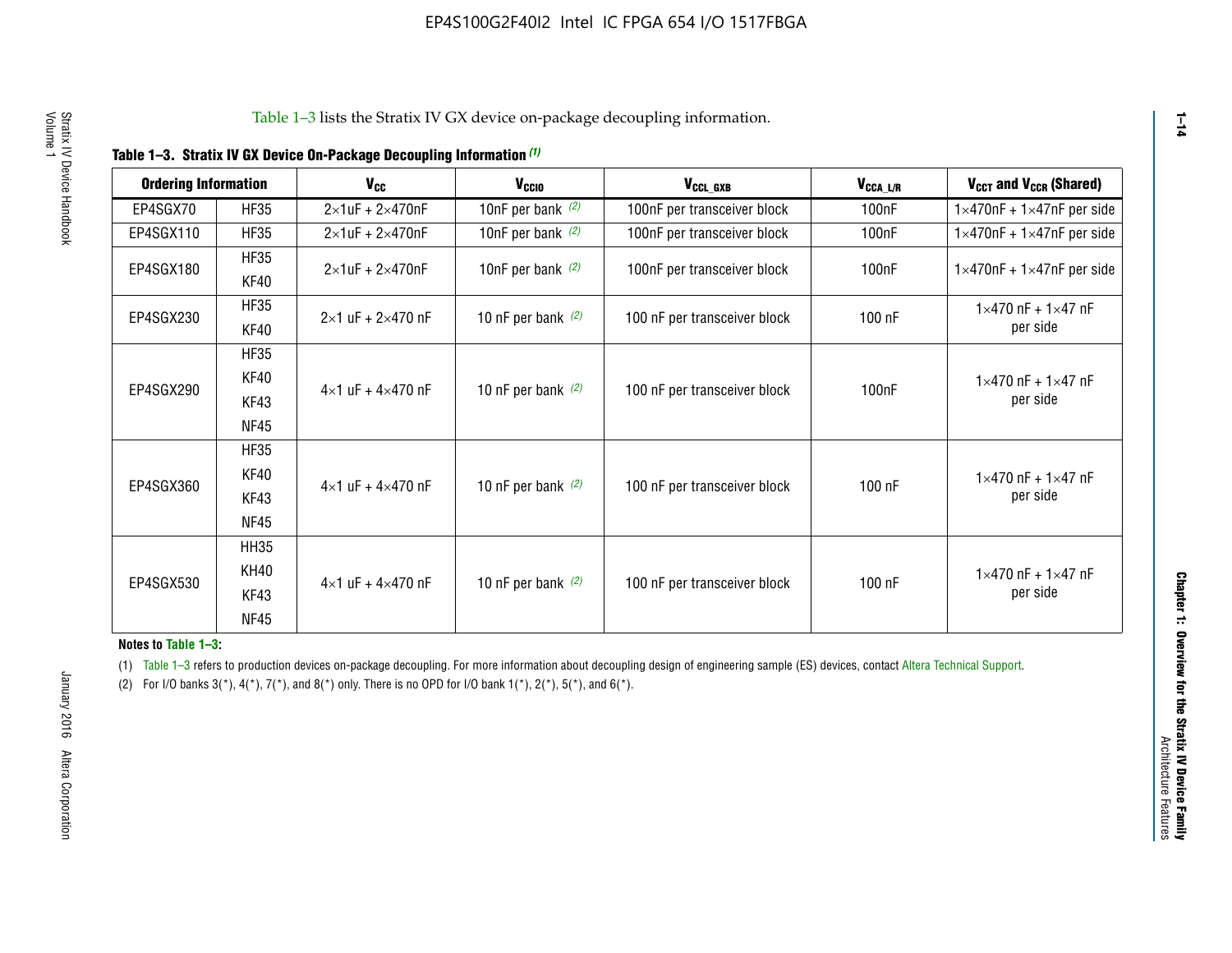#### Table 1–4 lists the Stratix IV E device features.

#### **Table 1–4. Stratix IV E Device Features**

| <b>Feature</b>                                      | <b>EP4SE230</b> |     | <b>EP4SE360</b>                        |              | <b>EP4SE530</b> |              |          | <b>EP4SE820</b> |            |  |
|-----------------------------------------------------|-----------------|-----|----------------------------------------|--------------|-----------------|--------------|----------|-----------------|------------|--|
| Package Pin Count                                   | 780             | 780 | 1152                                   | 1152         | 1517            | 1760         | 1152     | 1517            | 1760       |  |
| ALMs                                                | 91,200          |     | 141,440                                |              | 212,480         |              |          | 325,220         |            |  |
| LEs                                                 | 228,000         |     | 353,600                                |              | 531,200         |              |          | 813,050         |            |  |
| High-Speed LVDS<br>SERDES (up to<br>1.6 Gbps) $(1)$ | 56              | 56  | 88                                     | 88           | 112             | 112          | 88       | 112             | 132        |  |
| SPI-4.2 Links                                       | 3               | 3   | 4                                      | 4            |                 | 6            | 4        | 6               | 6          |  |
| <b>M9K Blocks</b><br>(256 x 36 bits)                | 1,235           |     | 1,248                                  |              | 1,280           |              |          | 1610            |            |  |
| M144K Blocks<br>(2048 x 72 bits)                    | 22              |     | 48                                     |              | 64              |              |          | 60              |            |  |
| <b>Total Memory</b><br>$(MLAB+M9K+$<br>M144K) Kb    | 17,133          |     | 22,564                                 |              | 27,376          |              |          | 33,294          |            |  |
| <b>Embedded Multipliers</b><br>$(18 \times 18)$ (2) | 1,288           |     | 1,040                                  |              | 1,024           |              |          | 960             |            |  |
| PLLs                                                | 4               | 4   | 8                                      | 8            | 12              | 12           | 8        | 12              | 12         |  |
| User I/Os $(3)$                                     | 488             | 488 | 744                                    | 744          | 976             | 976          | 744(4)   | 976 (4)         | 1120 $(4)$ |  |
| Speed Grade<br>(fastest to slowest)                 |                 |     | $-2, -3, -4$ $-2, -3, -4$ $-2, -3, -4$ | $-2, -3, -4$ | $-2, -3, -4$    | $-2, -3, -4$ | $-3, -4$ | $-3, -4$        | $-3, -4$   |  |

#### **Notes to Table 1–4:**

(1) The user I/O count from the pin-out files include all general purpose I/Os, dedicated clock pins, and dual purpose configuration pins. Transceiver pins and dedicated configuration pins are not included in the pin count.

(2) Four multiplier adder mode.

(3) Total pairs of high-speed LVDS SERDES take the lowest channel count of  $R_X/T_X$ .

(4) This data is preliminary.

**Chapter 1: Overview for the Stratix IV Device Family**

**Chapter 1: Overview for the Stratix IV Device Family**<br>Architecture Faatures

Architecture Features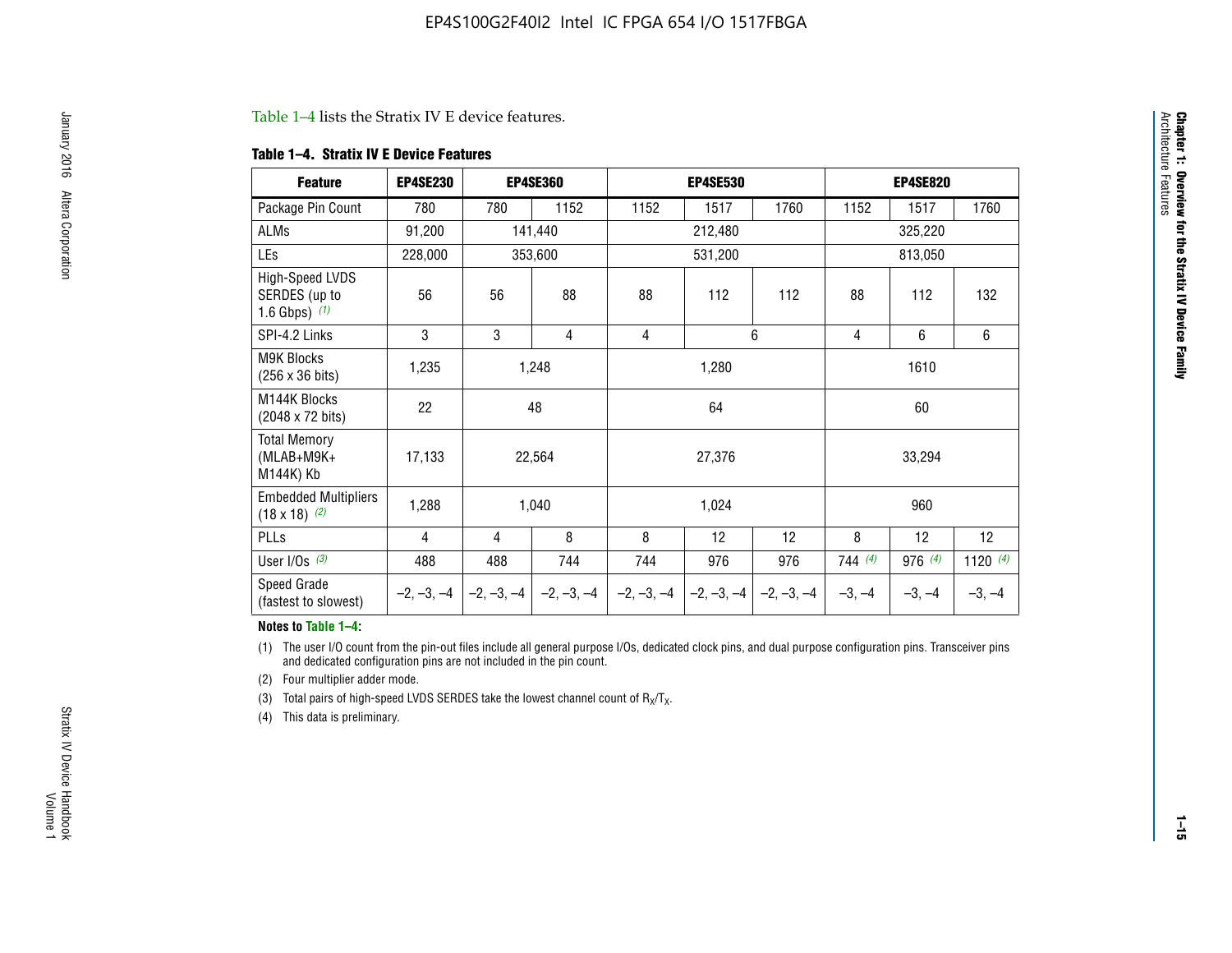Table 1–5 summarizes the Stratix IV E device package options.

| <b>Device</b> | <b>F780</b><br>$(29 \text{ mm} \times 29 \text{ mm})$ $(5)$ , $(6)$ | F1152<br>$(35 \text{ mm} \times 35 \text{ mm})$ $(5)$ , $(7)$ | F <sub>1517</sub><br>$(40 \text{ mm} \times 40 \text{ mm})$ (7) | <b>F1760</b><br>$(42.5$ mm x 42.5 mm) $(7)$ |
|---------------|---------------------------------------------------------------------|---------------------------------------------------------------|-----------------------------------------------------------------|---------------------------------------------|
| EP4SE230      | F29                                                                 |                                                               |                                                                 |                                             |
| EP4SE360      | H <sub>29</sub> $(3)$                                               | F35                                                           |                                                                 |                                             |
| EP4SE530      |                                                                     | H35 $(4)$                                                     | H40 $(4)$                                                       | F43                                         |
| EP4SE820      |                                                                     | H35 $(4)$                                                     | H40 $(4)$                                                       | F43                                         |

**Table 1–5. Stratix IV E Device Package Options** *(1)***,** *(2)*

#### **Notes to Table 1–5:**

(1) Device packages in the same column and marked under the same arrow sign have vertical migration capability.

(2) Use the Pin Migration Viewer in the Pin Planner to verify the pin migration compatibility when migrating devices. For more information, refer to *[I/O Management](http://www.altera.com/literature/hb/qts/qts_qii52013.pdf)* in the *Quartus II Handbook, Volume 2*.

(3) The 780-pin EP4SE360 device is available only in the 33 mm x 33 mm Hybrid flip chip package.

(4) The 1152-pin and 1517-pin for EP4SE530 and EP4SE820 devices are available only in the 42.5 mm x 42.5 mm Hybrid flip chip package.

(5) When migrating between hybrid and flip chip packages, there is an additional keep-out area. For more information, refer to the *[Package](http://www.altera.com/literature/ds/dspkg.pdf)  [Information Datasheet for Altera Devices](http://www.altera.com/literature/ds/dspkg.pdf)*.

(6) Devices listed in this column do not have on-package decoupling capacitors.

(7) Devices listed in this column have on-package decoupling capacitors. For more information about on-package decoupling capacitor value for each device, refer to Table 1–6.

Table 1–6 lists the Stratix IV E on-package decoupling information.

| Table 1–6. Stratix IV E Device On-Package Decoupling Information (1) |  |  |  |  |  |
|----------------------------------------------------------------------|--|--|--|--|--|
|----------------------------------------------------------------------|--|--|--|--|--|

|          | <b>Ordering Information</b> | <b>V<sub>cc</sub></b>               | <b>V<sub>CCIO</sub></b> |
|----------|-----------------------------|-------------------------------------|-------------------------|
| EP4SE360 | F <sub>35</sub>             | $4 \times 1$ uF + $4 \times 470$ nF | 10 nF per bank          |
|          | H <sub>35</sub>             |                                     |                         |
| EP4SE530 | H40                         | $4 \times 1$ uF + $4 \times 470$ nF | 10 nF per bank          |
|          | F43                         |                                     |                         |
|          | H <sub>35</sub>             |                                     |                         |
| EP4SE820 | H40                         | $4 \times 1$ uF + $4 \times 470$ nF | 10 nF per bank          |
|          | F43                         |                                     |                         |

**Note to Table 1–6:**

(1) Table 1–6 refers to production devices on-package decoupling. For more information about decoupling design of engineering sample (ES) devices, contact [Altera Technical Support](http://mysupport.altera.com/eservice/login.asp).

Table 1–7 lists the Stratix IV GT device features.

| <b>Feature</b>                       | <b>EP4S40G2</b> | <b>EP4S40G5</b> | <b>EP4S100G2</b> | <b>EP4S100G3</b> | <b>EP4S100G4</b> | <b>EP4S100G5</b> |         |
|--------------------------------------|-----------------|-----------------|------------------|------------------|------------------|------------------|---------|
| Package Pin Count                    | 1517            | 1517            | 1517             | 1932             | 1932             | 1517             | 1932    |
| <b>ALMs</b>                          | 91,200          | 212,480         | 91,200           | 116,480          | 141,440          | 212.480          |         |
| LEs                                  | 228,000         | 531,200         | 228,000          | 291,200          | 353,600          |                  | 531,200 |
| <b>Total Transceiver</b><br>Channels | 36              | 36              | 36               | 48               | 48               | 36               | 48      |

**Table 1–7. Stratix IV GT Device Features (Part 1 of 2)**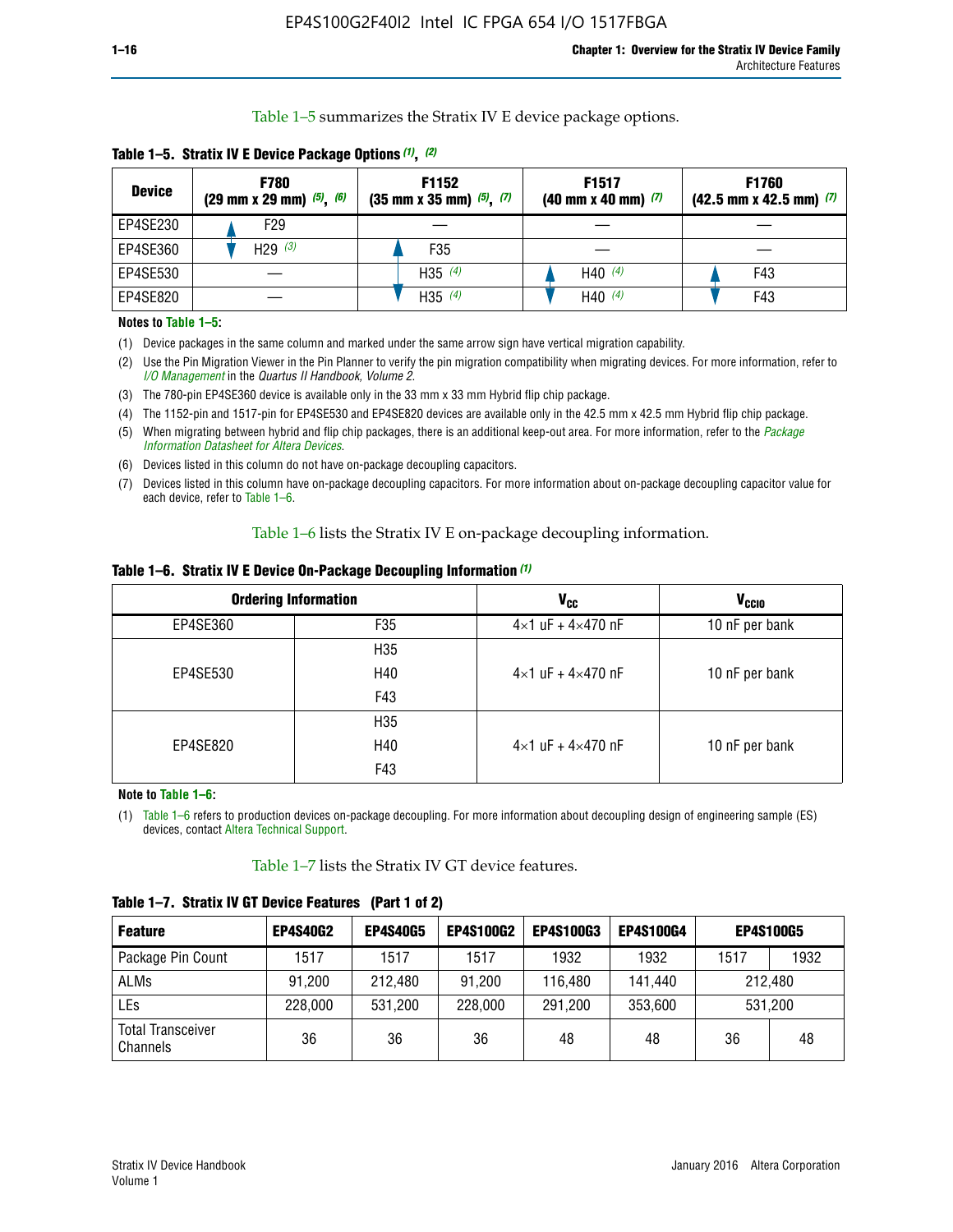#### **Table 1–7. Stratix IV GT Device Features (Part 2 of 2)**

| <b>Feature</b>                                                              | <b>EP4S40G2</b> | <b>EP4S40G5</b> | <b>EP4S100G2</b> | <b>EP4S100G3</b> | <b>EP4S100G4</b> | <b>EP4S100G5</b> |                           |
|-----------------------------------------------------------------------------|-----------------|-----------------|------------------|------------------|------------------|------------------|---------------------------|
| 10G Transceiver<br>Channels<br>(600 Mbps - 11.3 Gbps<br>with PMA + PCS)     | 12              | 12              | 24               | 24               | 24               | 24               | 32                        |
| 8G Transceiver<br>Channels<br>(600 Mbps - 8.5 Gbps<br>with PMA + PCS) $(1)$ | 12              | 12              | $\pmb{0}$        | 8                | 8                | $\mathbf 0$      | 0                         |
| PMA-only CMU<br>Channels<br>(600 Mbps- 6.5 Gbps)                            | 12              | 12              | 12               | 16               | 16               | 12               | 16                        |
| PCIe hard IP Blocks                                                         | $\overline{2}$  | $\overline{2}$  | $\overline{2}$   | $\overline{4}$   | $\overline{4}$   | $\overline{2}$   | $\overline{4}$            |
| <b>High-Speed LVDS</b><br><b>SERDES</b><br>(up to 1.6 Gbps) $(2)$           | 46              | 46              | 46               | 47               | 47               | 46               | 47                        |
| SP1-4.2 Links                                                               | $\overline{2}$  | $\overline{2}$  | $\overline{2}$   | $\overline{2}$   | $\overline{2}$   | $\overline{2}$   | $\overline{2}$            |
| <b>M9K Blocks</b><br>(256 x 36 bits)                                        | 1,235           | 1,280           | 1,235            | 936              | 1,248            |                  | 1,280                     |
| M144K Blocks<br>(2048 x 72 bits)                                            | 22              | 64              | 22               | 36               | 48               |                  | 64                        |
| Total Memory (MLAB +<br>M9K + M144K) Kb                                     | 17,133          | 27,376          | 17,133           | 17,248           | 22,564           |                  | 27,376                    |
| <b>Embedded Multipliers</b><br>$18 \times 18^{(3)}$                         | 1,288           | 1,024           | 1,288            | 832              | 1,024            |                  | 1,024                     |
| PLLs                                                                        | 8               | 8               | 8                | 12               | 12               | 8                | 12                        |
| User I/Os $(4)$ , $(5)$                                                     | 654             | 654             | 654              | 781              | 781              | 654              | 781                       |
| Speed Grade<br>(fastest to slowest)                                         | $-1, -2, -3$    | $-1, -2, -3$    | $-1, -2, -3$     | $-1, -2, -3$     | $-1, -2, -3$     |                  | $-1, -2, -3$ $-1, -2, -3$ |

**Notes to Table 1–7:**

(1) You can configure all 10G transceiver channels as 8G transceiver channels. For example, the EP4S40G2F40 device has twenty-four 8G transceiver channels and the EP4S100G5F45 device has thirty-two 8G transceiver channels.

(2) Total pairs of high-speed LVDS SERDES take the lowest channel count of  $R_X/T_X$ .

(3) Four multiplier adder mode.

(4) The user I/O count from the pin-out files include all general purpose I/Os, dedicated clock pins, and dual purpose configuration pins. Transceiver pins and dedicated configuration pins are not included in the pin count.

(5) This data is preliminary.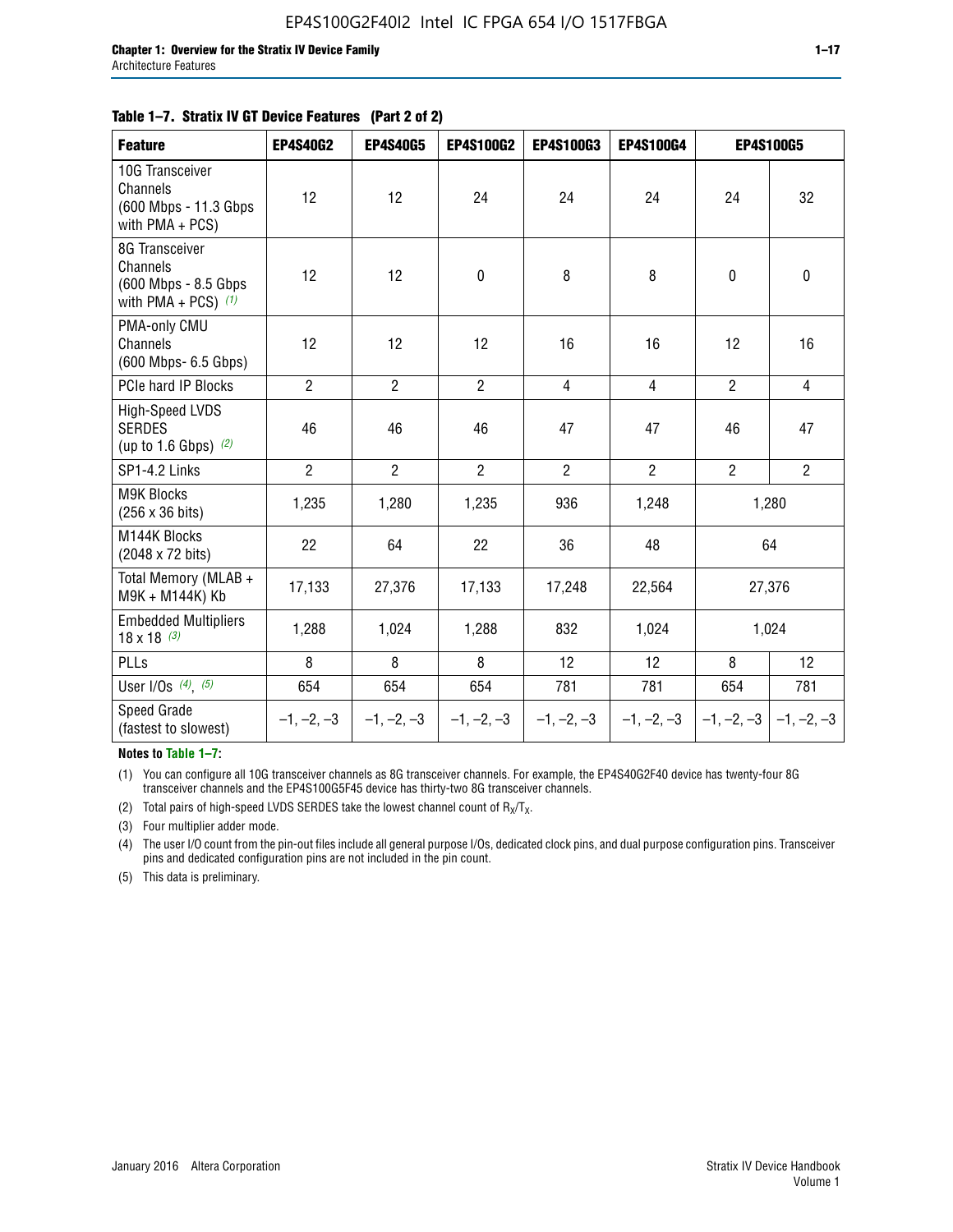Table 1–8 lists the resource counts for the Stratix IV GT devices.

| <b>Device</b>                      | <b>1517 Pin</b><br>$(40 \text{ mm} \times 40 \text{ mm})$ $(3)$ | <b>1932 Pin</b><br>(45 mm x 45 mm) |  |
|------------------------------------|-----------------------------------------------------------------|------------------------------------|--|
| <b>Stratix IV GT 40 G Devices</b>  |                                                                 |                                    |  |
| EP4S40G2                           | F40                                                             |                                    |  |
| EP4S40G5                           | H40 $(4)$ , $(5)$                                               |                                    |  |
| <b>Stratix IV GT 100 G Devices</b> |                                                                 |                                    |  |
| EP4S100G2                          | F40                                                             |                                    |  |
| EP4S100G3                          |                                                                 | F45                                |  |
| EP4S100G4                          |                                                                 | F45                                |  |
| EP4S100G5                          | (5)<br>$(4)$ ,<br>H40                                           | F45                                |  |

#### **Notes to Table 1–8:**

(1) This table represents pin compatability; however, it does not include hard IP block placement compatability.

- (2) Devices under the same arrow sign have vertical migration capability.
- (3) When migrating between hybrid and flip chip packages, there is an additional keep-out area. For more information, refer to the *[Altera Device Package Information Data Sheet](http://www.altera.com/literature/ds/dspkg.pdf)*.
- (4) EP4S40G5 and EP4S100G5 devices with 1517 pin-count are only available in 42.5-mm x 42.5-mm Hybrid flip chip packages.
- (5) If you are using the hard IP block, migration is not possible.

Table 1–9 lists the Stratix IV GT on-package decoupling information.

**Table 1–9. Stratix IV GT Device On-Package Decoupling Information** *(1)*

| <b>Ordering</b><br><b>Information</b> | Vcc                                 | <b>V<sub>CCIO</sub></b> | V <sub>CCL GXB</sub>            | V <sub>CCA L/R</sub> | V <sub>CCT L/R</sub> | $V_{CCR\_L/R}$ |
|---------------------------------------|-------------------------------------|-------------------------|---------------------------------|----------------------|----------------------|----------------|
| EP4S40G2F40                           | $2 \times 1$ uF + $2 \times 470$ nF | 10 nF per bank $(2)$    | 100 nF per<br>transceiver block | $100$ nF             | $100$ nF             | $100$ nF       |
| EP4S100G2F40                          |                                     |                         |                                 |                      |                      |                |
| EP4S100G3F45                          |                                     | 10 nF per bank $(2)$    | 100 nF per<br>transceiver block | $100$ nF             | $100$ nF             | $100$ nF       |
| EP4S100G4F45                          |                                     |                         |                                 |                      |                      |                |
| EP4S40G5H40                           | $4\times1$ uF + $4\times470$ nF     |                         |                                 |                      |                      |                |
| EP4S100G5H40                          |                                     |                         |                                 |                      |                      |                |
| EP4S100G5F45                          |                                     |                         |                                 |                      |                      |                |

**Notes to Table 1–9:**

(1) Table 1–9 refers to production devices on-package decoupling. For more information about decoupling design of engineering sample (ES) devices, contact [Altera Technical Support](http://mysupport.altera.com/eservice/login.asp).

(2) For I/O banks  $3(*)$ ,  $4(*)$ ,  $7(*)$ , and  $8(*)$  only. There is no OPD for I/O bank  $1(*)$ ,  $2(*)$ ,  $5(*)$ , and  $6(*)$ .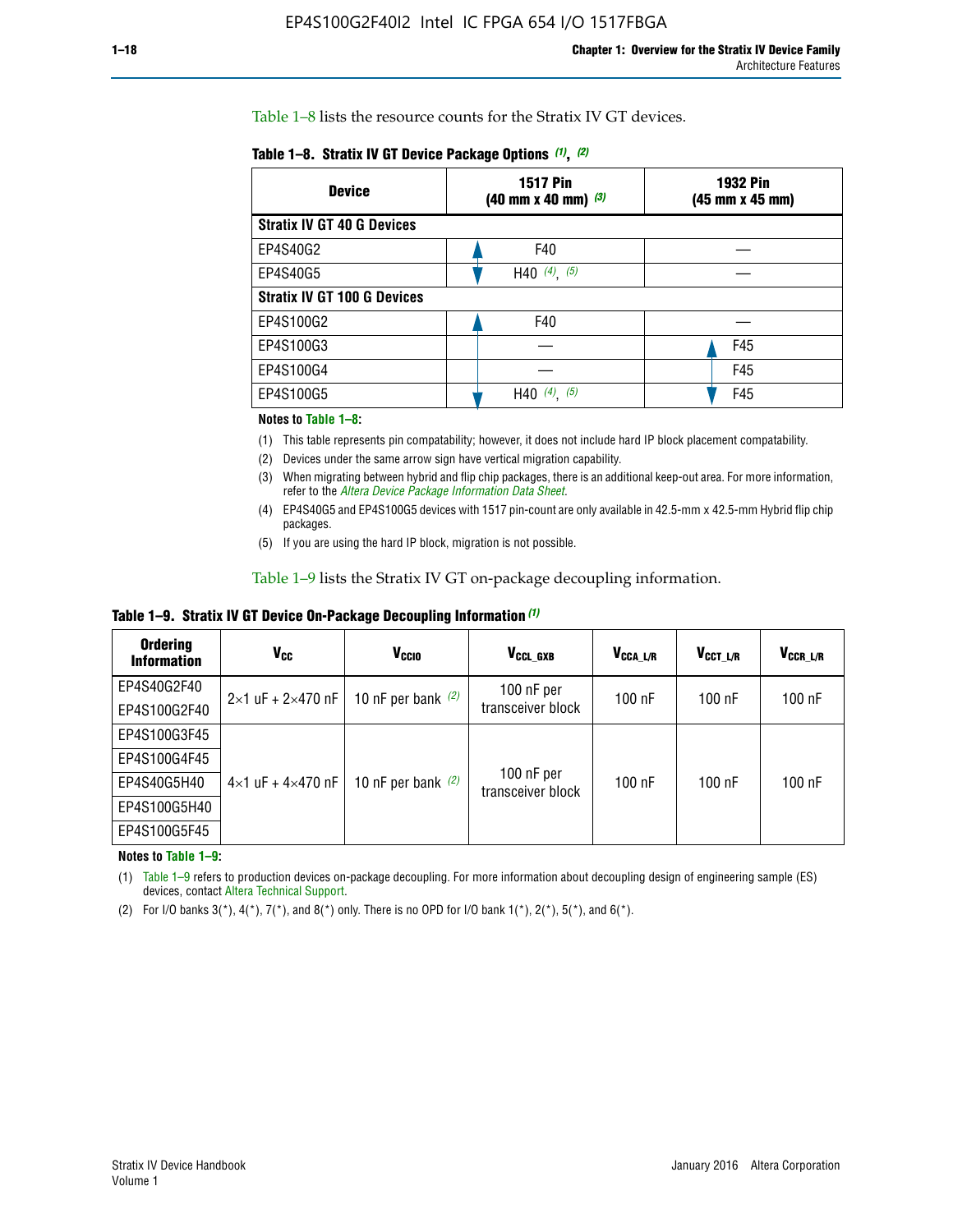# **Integrated Software Platform**

The Quartus II software provides an integrated environment for HDL and schematic design entry, compilation and logic synthesis, full simulation and advanced timing analysis, SignalTap II Logic Analyzer, and device configuration of Stratix IV designs. The Quartus II software provides the MegaWizard<sup> $M$ </sup> Plug-In Manager user interface to generate different functional blocks, such as memory, PLL, and digital signal processing logic. For transceivers, the Quartus II software provides the ALTGX MegaWizard Plug-In Manager interface that guides you through configuration of the transceiver based on your application requirements.

The Stratix IV GX and GT transceivers allow you to implement low-power and reliable high-speed serial interface applications with its fully reconfigurable hardware, optimal signal integrity, and integrated Quartus II software platform.

For more information about the QuarJanuary2016tus II software features, refer to the *[Quartus II Handbook](http://www.altera.com/literature/lit-qts.jsp)*.

# **Ordering Information**

This section describes the Stratix IV E, GT, and GX devices ordering information. Figure 1–4 shows the ordering codes for Stratix IV GX and E devices.



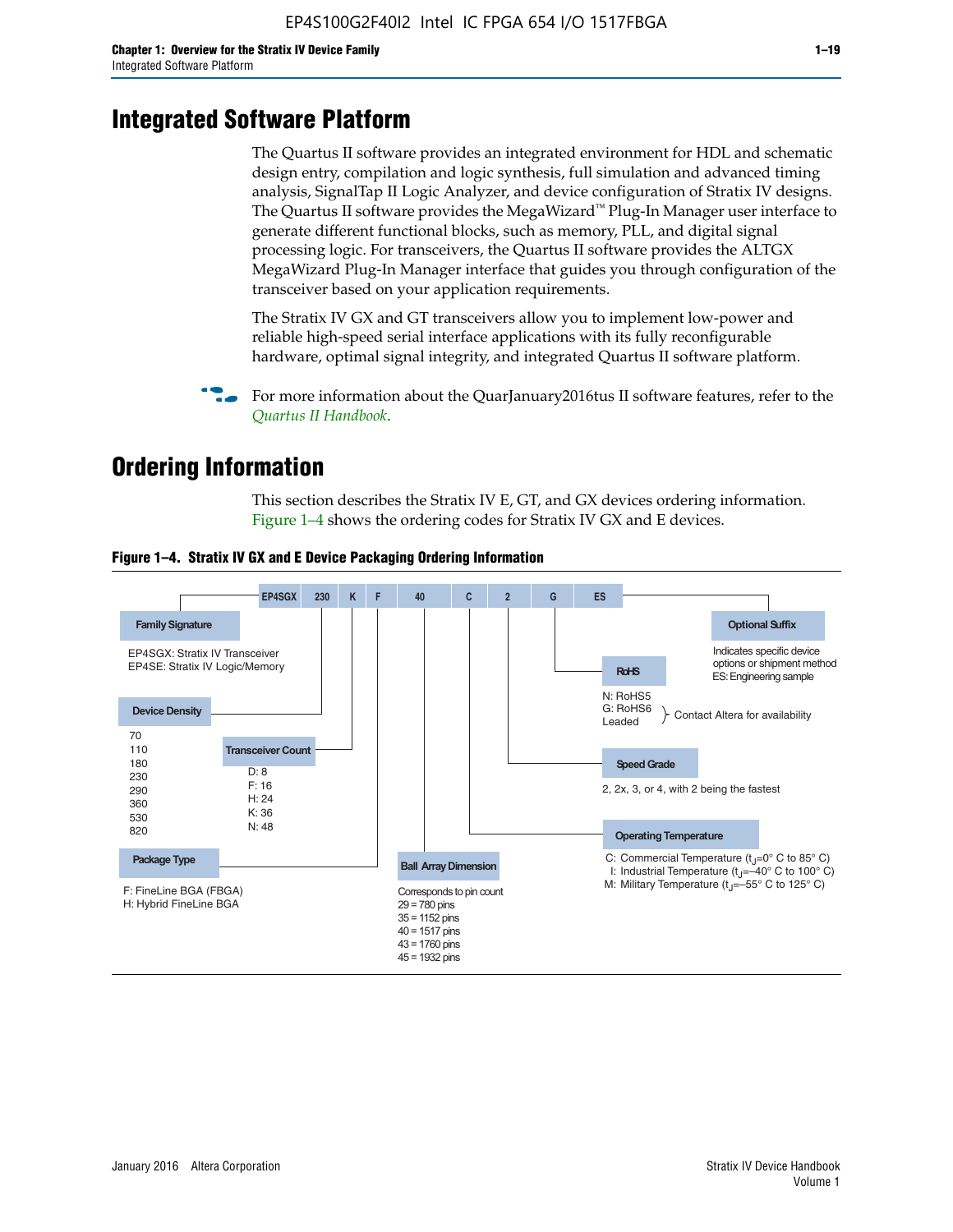Figure 1–5 shows the ordering codes for Stratix IV GT devices.





# **Document Revision History**

Table 1–10 lists the revision history for this chapter.

| <b>Date</b>       | Version | <b>Changes</b>                                         |
|-------------------|---------|--------------------------------------------------------|
| January 2016      | 3.5     | <b>Updated Figure 1–4 with new RoHS information</b>    |
| September 2012    | 3.4     | ■ Updated Table 1–1 to close FB $#30986$ .             |
|                   |         | Updated Table 1–2 and Table 1–5 to close FB $#31127$ . |
| June 2011         | 3.3     | Added military temperature to Figure 1–4.              |
| February 2011     | 3.2     | ■ Updated Table 1–7 and Table 1–8.                     |
|                   |         | $\blacksquare$ Applied new template.                   |
|                   |         | Minor text edits.                                      |
| <b>March 2010</b> | 3.1     | <b>Updated Table 1–1, Table 1–2, and Table 1–7.</b>    |
|                   |         | ■ Updated Figure $1-3$ .                               |
|                   |         | ■ Updated the "Stratix IV GT Devices" section.         |
|                   |         | Added two new references to the Introduction section.  |
|                   |         | Minor text edits.                                      |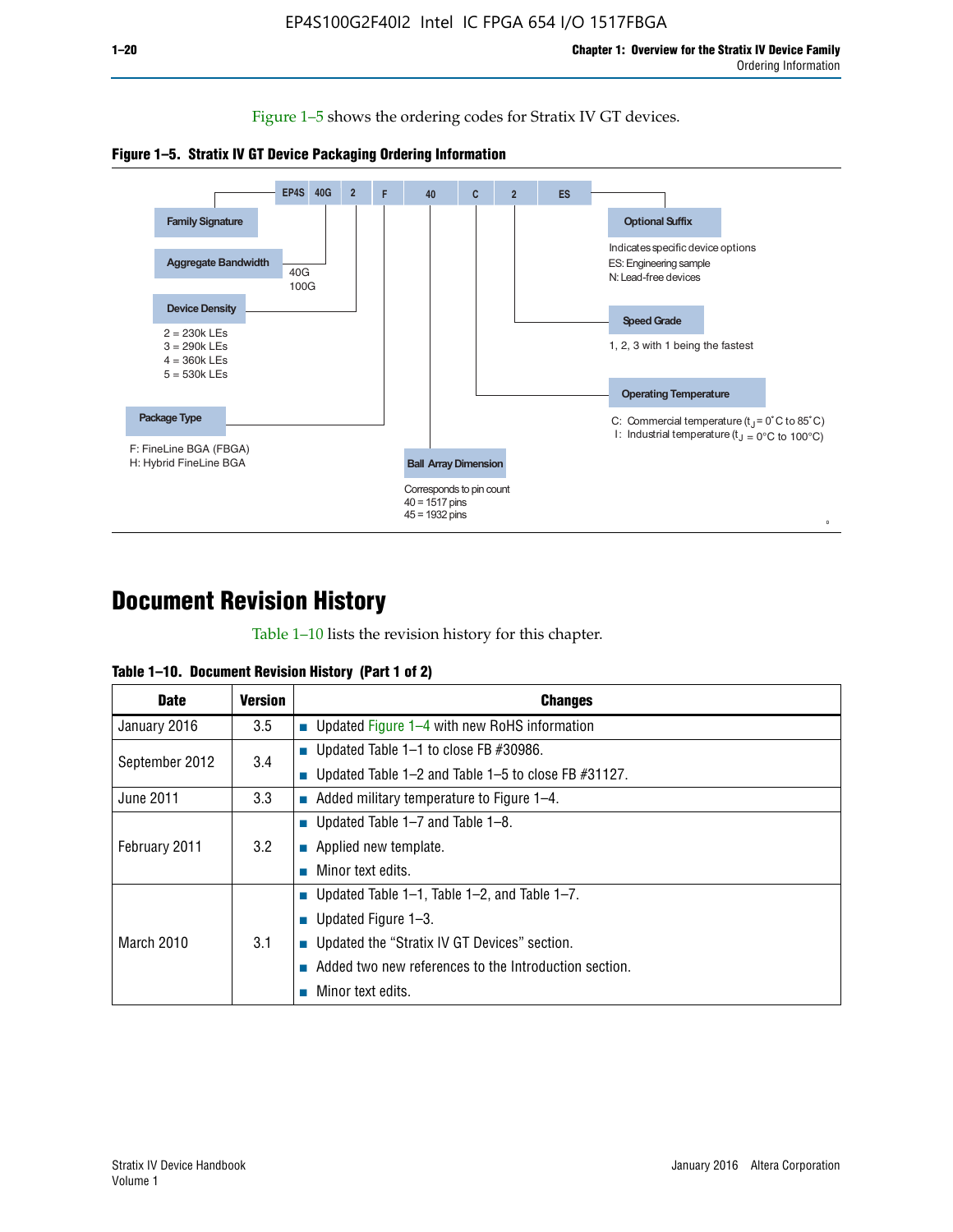#### **Table 1–10. Document Revision History (Part 2 of 2)**

| <b>Date</b>      | <b>Version</b> | <b>Changes</b>                                                                                                                                                                                                                                                                    |  |
|------------------|----------------|-----------------------------------------------------------------------------------------------------------------------------------------------------------------------------------------------------------------------------------------------------------------------------------|--|
| November 2009    | 3.0            | ■ Updated the "Stratix IV Device Family Overview", "Feature Summary", "Stratix IV GT<br>Devices", "High-Speed Transceiver Features", "FPGA Fabric and I/O Features", "Highest<br>Aggregate Data Bandwidth", "System Integration", and "Integrated Software Platform"<br>sections. |  |
|                  |                | $\blacksquare$ Added Table 1-3, Table 1-6, and Table 1-9.                                                                                                                                                                                                                         |  |
|                  |                | $\blacksquare$ Updated Table 1-1, Table 1-2, Table 1-4, Table 1-5, Table 1-7, and Table 1-8.                                                                                                                                                                                      |  |
|                  |                | ■ Updated Figure 1–3, Figure 1–4, and Figure 1–5.                                                                                                                                                                                                                                 |  |
|                  |                | $\blacksquare$ Minor text edits.                                                                                                                                                                                                                                                  |  |
|                  | 2.4            | $\blacksquare$ Updated Table 1-1.                                                                                                                                                                                                                                                 |  |
| <b>June 2009</b> |                | Minor text edits.                                                                                                                                                                                                                                                                 |  |
|                  |                | $\blacksquare$ Added Table 1–5, Table 1–6, and Figure 1–3.                                                                                                                                                                                                                        |  |
|                  |                | $\blacksquare$ Updated Figure 1-5.                                                                                                                                                                                                                                                |  |
| April 2009       | 2.3            | Updated Table $1-1$ , Table $1-2$ , Table $1-3$ , and Table $1-4$ .                                                                                                                                                                                                               |  |
|                  |                | ■ Updated "Introduction", "Feature Summary", "Stratix IV GX Devices", "Stratix IV GT<br>Devices", "Architecture Features", and "FPGA Fabric and I/O Features"                                                                                                                     |  |
| March 2009       | 2.2            | ■ Updated "Feature Summary", "Stratix IV GX Devices", "Stratix IV E Device", "Stratix IV<br>GT Devices", "Signal Integrity"                                                                                                                                                       |  |
|                  |                | Removed Tables 1-5 and 1-6                                                                                                                                                                                                                                                        |  |
|                  |                | Updated Figure 1-4                                                                                                                                                                                                                                                                |  |
|                  |                | ■ Updated "Introduction", "Feature Summary", "Stratix IV Device Diagnostic Features",<br>"Signal Integrity", "Clock Networks", "High-Speed Differential I/O with DPA and Soft-<br>CDR", "System Integration", and "Ordering Information" sections.                                |  |
|                  |                | Added "Stratix IV GT 100G Devices" and "Stratix IV GT 100G Transceiver Bandwidth"<br>sections.                                                                                                                                                                                    |  |
| March 2009       | 2.1            | <b>Updated Table 1–1, Table 1–2, Table 1–3, and Table 1–4.</b>                                                                                                                                                                                                                    |  |
|                  |                | $\blacksquare$ Added Table 1-5 and Table 1-6.                                                                                                                                                                                                                                     |  |
|                  |                | ■ Updated Figure $1-3$ and Figure $1-4$ .                                                                                                                                                                                                                                         |  |
|                  |                | $\blacksquare$ Added Figure 1-5.                                                                                                                                                                                                                                                  |  |
|                  |                | Removed "Referenced Documents" section.                                                                                                                                                                                                                                           |  |
|                  |                | Updated "Feature Summary" on page 1-1.                                                                                                                                                                                                                                            |  |
| November 2008    | 2.0            | ■ Updated "Stratix IV Device Diagnostic Features" on page 1-7.                                                                                                                                                                                                                    |  |
|                  |                | Updated "FPGA Fabric and I/O Features" on page 1-8.                                                                                                                                                                                                                               |  |
|                  |                | $\blacksquare$ Updated Table 1-1.                                                                                                                                                                                                                                                 |  |
|                  |                | Updated Table 1-2.                                                                                                                                                                                                                                                                |  |
|                  |                | Updated "Table 1-5 shows the total number of transceivers available in the Stratix IV GT<br>Device." on page 1-15.                                                                                                                                                                |  |
| <b>July 2008</b> | 1.1            | Revised "Introduction".                                                                                                                                                                                                                                                           |  |
| May 2008         | 1.0            | Initial release.                                                                                                                                                                                                                                                                  |  |